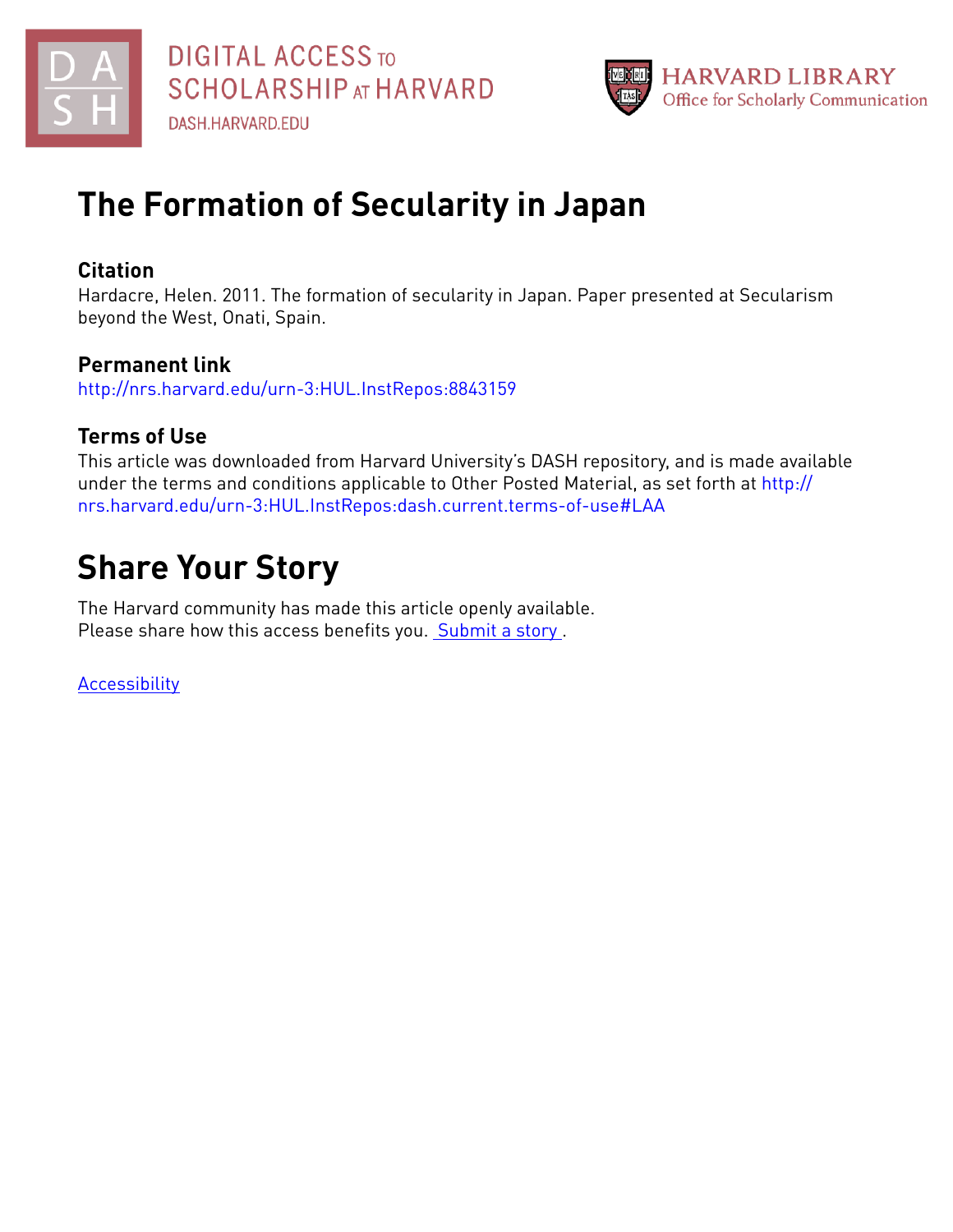# The Formation of Secularity in Japan<sup>1</sup>

## Introduction:

This
essay
represents
an attempt
to
understand
the
early
history
of
secularity
in Japan in the light of Charles Taylor's A Secular Age. Following a skeletal reprise of those elements
of
Taylor's
work
that
seem
most
relevant,
it
attempts
to
recast
well‐known aspects
of
modern
Japanese
history
and
religion
in
the
light
of
Taylor's
account.
The
paper closes
with
an
assessment
of
the
attempt
to
extend
Taylor's
characterization
of
secularity to
Japan.

## The
Secularizing
Discourse
of
the
Early
Meiji
Period
in
Taylorian
Perspective

Taylor's complex portrayal of the secular contains many strands of evidence and argument
at
different
levels,
ranging
from
individual
"dilemmas"
and
"cross‐pressures"
and the
transformations
of
elite
thought,
to
broad
social
change.
Among
these,
the
perspective that
seems
most
closely
to
match
the
changes
through
which
Japan
became
a
secular society is Taylor's presentation of secularity as a project of elites.<sup>1</sup> He develops this characterization
in
stages,
beginning
with
his
discussion
of
"the
disciplinary
society"
(A Secular Age, chapter 2). By around 1800, he writes, European elites came to regard a "civilized" country as one that curtailed disorder (which they identified with sin) by restricting
carnival
and
other
aspects
of
popular
religion,
confining
the
insane,
and
in
a more positive mode, educating the masses in rationality, self-discipline, and self-control. These
elite
interventions
depended
on
a
prior
assumption
of
the
malleability
of
human nature
and
on
elites'
confidence
that
they
could
mold
the
masses
in
imitation
of
civilizing ideals. Taylor asserts that elites absorbed buttressing ideas from Deism, namely that "human flourishing" is the highest purpose of Divine Providence; that reason is sufficient to discern the order of existence; a denial of miracles, and the idea that the universe operates according
to
impersonal
rules
(A
Secular
Age,
pp.
222‐224). Temporal
frames
of
reference changed,
so
that
the
image
emerged
of
societies
evolving
through
stages,
based
on
ideas
of the
Scottish
Enlightenment.
Naturally,
European
society
was
characterized
as
"civilized," while the rest of the world occupied less developed stages (A Secular Age, pp. 289-292). At an individual level, these changes brought elites an "ethic of freedom," "disengaged reason," and a
"sense
of
invulnerability"
(A
Secular
Age,
p.
300).
Taylor
holds
that
secularization originated
in
the
changed
conditions
of
belief
that
characterize
this
disciplined,
rational order
(A
Secular
Age,
p.
295).
He
emphasizes
repeatedly
that
this
complex
process
cannot be reduced to a "subtraction theory," according to which in modernity humanity attains to

 $1$  Acknowledgements: The author benefited greatly from many stimulating discussions with the
members
of
Religion
1097:
Secularity
Beyond
the
West
(Harvard
University,
2011): Gregory
Clines,
Adam
Lyons,
Michael
Lesley,
Seth
Robinson,
Claire
Tyree,
Alyssa Yamamoto, Seiji Hoshino, and Hideaki Kurita, and also with Albert Craig and Jason Josephson.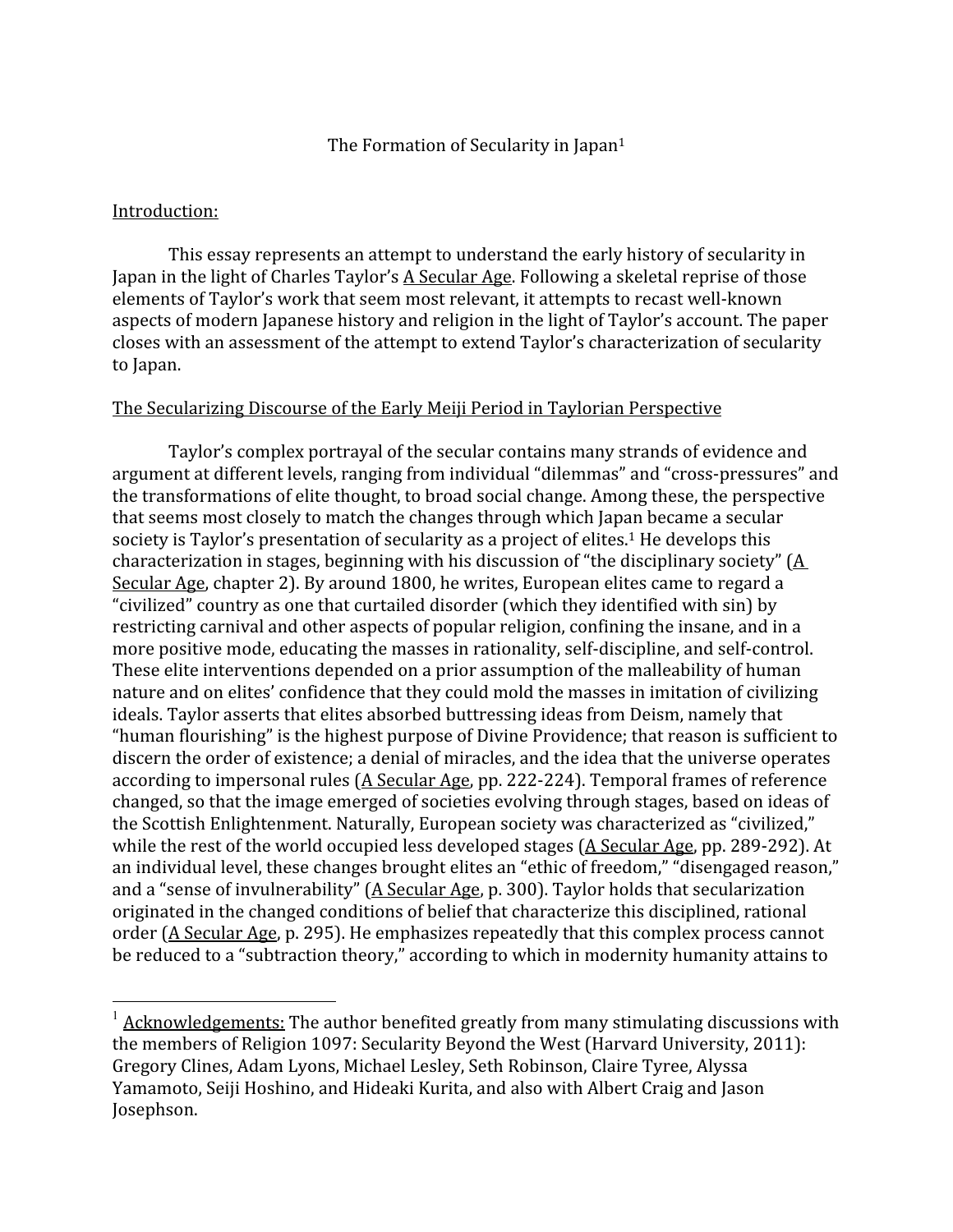rationality by shedding religious beliefs (See for example pp. 22-29, passim; 157, 169, 245, 253,
270,
294,
530‐531,
573‐579).

The idea of secularity as an elite project emerges even more sharply in the works of Talal
Asad
and
his interpreters. 2
For
example,
summarizing
Asad's
work,
Partha Chatterjee's
characterization
accurately
expresses
what
unfolded
in
Japan:

In
all
countries
and
in
every
historical
period,
secularization
has
been
a
coercive process
in
which
the
legal
powers
of
the
state,
the
disciplinary
powers
of
family
and school,
and
the
persuasive
powers
of
government
and
media
have
been
used
to produce the secular citizen who agrees to keep religion in the private domain.<sup>3</sup>

Japan's first
encounter
with
secularity was
inseparable
from
mid‐nineteenth century Western
imperialism.
The
Japanese
were
acutely
aware
of
China's
degradation
and defeat in the Opium Wars, and they saw clearly that if they failed to strengthen Japan, Western powers would colonize it. Determination to prevent colonization was a powerful force in the Meiji Restoration of 1868, a revolution that overthrew the Tokugawa shogunate and brought to power a small group of oligarchs from Western Japan. The new government
struggled
to
fortify
and
modernize
the
country
within
restrictive,
unequal treaties.

Western powers pressured Japan to Westernize in order to be considered "civilized," making this transformation a condition for revision of trade treaties that disadvantaged
Japan
through
extraterritoriality
provisions,
onerous
tariffs,
and
other diplomatic
humiliations.
National
pride
was
stung
by
clichés
about
the
savagery
of "Orientals,"
deployed
to
justify
shielding
foreigners
from
the
Japanese
legal
system.
The tariffs
burdened
the
new
government
and prevented
it
from
protecting
nascent
Japanese industries. Nothing less than Japan's independence was at stake. In an effort to escape this semi‐colonial
subjugation,
Japan
complied
as
fast
as
possible
with
Western
demands
for reform,
ushering
in
a
massive
campaign
of
Westernization.
Educating
the
people
and creating
a
modern
military
were
the
first
orders
of
business.
The
Ministry
of
Education
was established
in
1871,
inaugurating
a
program
of
compulsory
education
following
American and
French
models.
Conscription
was
instituted
in
1873.
In
that
same
year
a
debate
arose in the government over a plan to invade Korea. While the proponents were eventually defeated, it was widely assumed that Japan should acquire colonies of its own, along the lines
of
the
Western
empires.

As
Japan
entered
treaty
relations
with
Western
powers,
it
was
necessary
to
find
a Japanese
term
for "religion."4
The
word
eventually
appropriated
was
shūkyō,
meaning literally, the 'teachings' (kyō) of a 'sect' (shū). This word had been used previously in technical
Buddhist
writings,
but
it
was
not
part
of
the
vernacular.
Several
pre‐modern terms
expressed
the
idea
of
faith
or
designated
groups
practicing
different
styles
of worship, but pre-Meiji Japan did not conceive of religion as a general phenomenon, of which there are local variants like Buddhism, Judaism, Christianity, etc.<sup>5</sup> Shūkyō pointed towards
a
propositional
definition
of
religion.
It
did
not
immediately
become
part
of
the vernacular
following
its
use
in
treaties,
but
such
early
Westernizers
as
Fukuzawa
Yukichi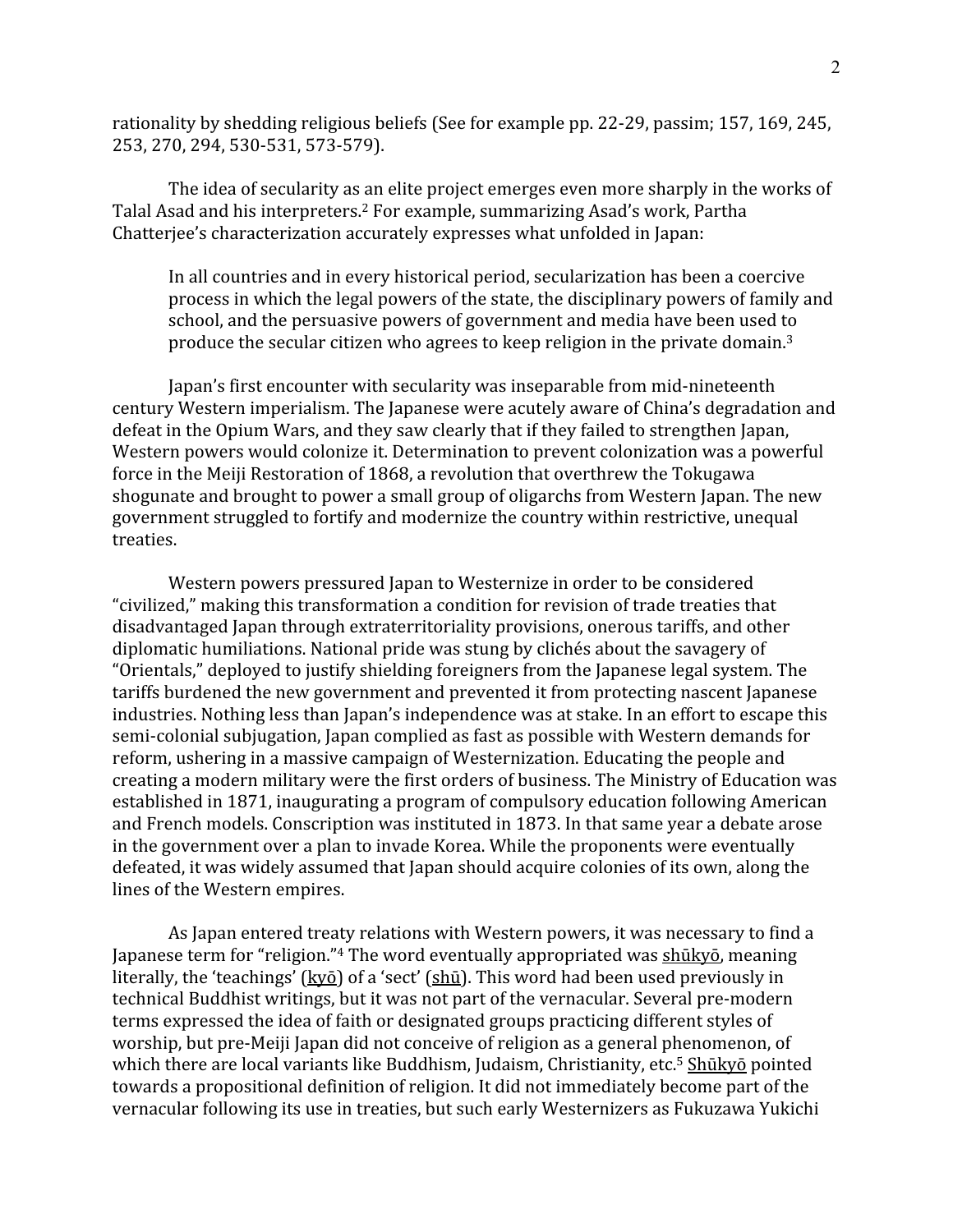### and
members
of
the
Meiroku
Society
used
it
(see below). 6

#### Japanese
Secular
Thought

By the mid-1870s a vigorous debate on "civilization and enlightenment" (bunmei kaika)
in
the
new
Japan
was
underway,
producing
a
discourse
of
secularity.
Promotion
of secular
thought
under
Western
influence
and
pressure
is
an
aspect
of
Japan's
experience that
has
no
parallel
in
Western
history
(obviously)
or
in
Taylor's
narrative.
Partha Chatterjee's
remarks
on
the
circumstances
governing
the
appearance
of
secularity
in
Asia are
highly
instructive:

[S]ecularization
is
necessarily
a
normative
project
formulated
and
directed
by
a small elite minority. The historical challenge before this elite is to steer the project by using the coercive legal powers of the state as well as the processes of reform of religious doctrine and practice--all within a global context where power must be legitimized by a large measure of popular consent. This is a task that is unprecedented
in
Western history. 7

We will examine the thought of Fukuzawa Yukichi (1834-1901), widely regarded as "the central figure in Japanese thought during the second half of the nineteenth century," the
person
more
responsible
than
any
other
for
providing
the
"intellectual
impetus"
for Japan's modernization.<sup>8</sup> Fukuzawa was well read in the Scottish Enlightenment thinkers, and had thoroughly absorbed their stadial theory of civilization.<sup>9</sup> Fukuzawa's goal as a writer, journalist, translator of Western texts, exponent of Western ways, and later as educator
and
founder
of
Japan's
first
private
university
was
"to
create
in
Japan
a
civilized nation as well equipped in the arts of war and peace as those of the Western world."<sup>10</sup>

Fukuzawa and the rest of the intellectual elite of the early Meiji period (1868-1912) began
life
as
members
of
the
samurai
class
at
the
end
of
the
preceding
Tokugawa
period (1600‐1868). They
were
educated
in
the
Confucian
classics
and
trained
to
remain
aloof from "superstition." Because of a national policy requiring everyone to be a parishioner of a
Buddhist
temple,
elites
supported
Buddhist
ancestral
rites,
and
were
buried
or
cremated by
Buddhist
ceremony.
They did
not usually,
however,
admire
Buddhism.
Their
Confucian teachers
regarded
Buddhism
as
otherworldly
and
its
clergy
as
corrupt.
Elites
criticized Buddhism
as
irrational
and
overly
concerned
with
the
afterlife.
Those
in
authority
regarded Buddhism as they regarded religion generally: useful for regulating the populace, but unsuitable as a philosophy for themselves.<sup>11</sup> Thus in the transition to the Meiji period, elites
did
not
pass
through
anything
analogous
to
Taylor's
turn
to
Deism.
Their
Confucian background
was
sufficient
to
provide
a
humanist,
mostly atheist,
this‐worldly
mindset.

The
early
Meiji
elite
had
educated
themselves
in
Western
languages,
history, philosophy,
and
culture,
often including
intense
study
of
Dutch
and
then
English when
they were young men before the Restoration, and later through periods of foreign travel and study.
They
regarded
education
as
essential
to
maintaining
Japan's
independence
from predatory Western imperialism. Many of them entered the new government<sup>12</sup> and encouraged Westernization of society. In 1871, the government commanded all men to cut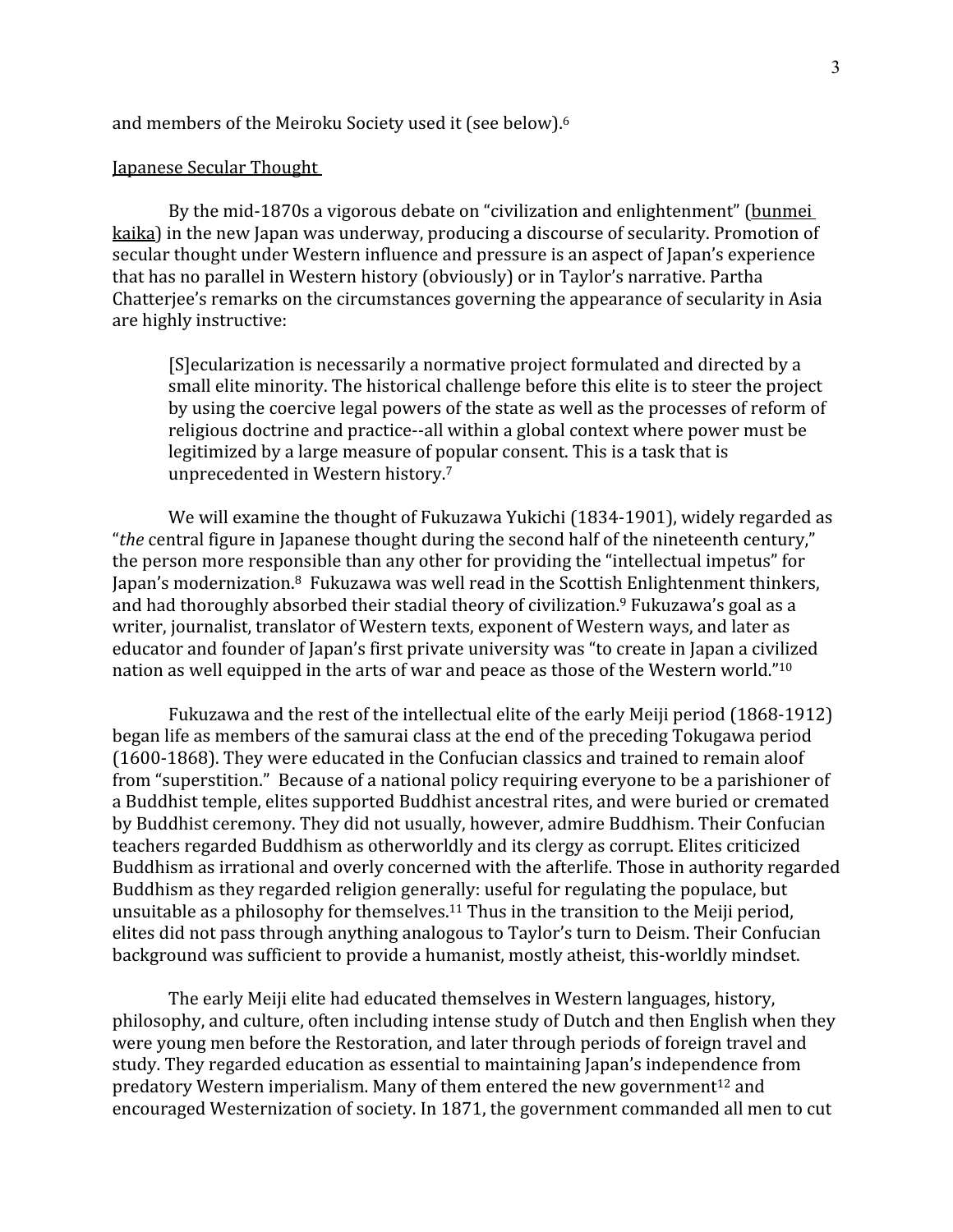off
their
topknots,
making
Western
haircuts
the
norm.
All
male
civil
servants
were
to
wear Western attire, and students soon adopted Western-style uniforms. Women's fashions shifted
to
Western
style
more
slowly,
beginning
with
parasols,
shawls,
and
other accessories.
The
Rokumeikan,
or
Deer
Cry
Pavilion,
a
hall
in
central
Tokyo
adjacent
to
the imperial
palace,
became
an
emblematic
site
for
these
sartorial
reforms.
Prominent members
of
Japanese
government
and
elite
society
met
with
Westerners
at
the Rokumeikan
to
display
their
mastery
of
English
and
such
Western
conventions
as
ballroom dancing
and
public
mixing
of
the
sexes.
The
aristocracy
adopted
Western
formal
dress
for the
Rokumeikan
balls,
which
were
frequently
pictured
in
woodblock
prints.
These
changes in
dress,
deportment,
and
styles
of
social
interaction
undoubtedly
produced
many
stresses that Taylor might describe as "dilemmas" and "cross-pressures."<sup>13</sup> Cartoonists had great fun parodying the elite as it enacted Western ways.<sup>14</sup> The great divide between the modernizing
elite
and
the
mass
of
the
rural
peasantry,
the
ironies
of
life
among
an
elite
that knew more about Western thought and society than about Japan's own intellectual history, the
mixture
of
hubris,
arrogance,
and
vanity
among
the
bureaucracy—all
these
elements provided
rich
subjects
for
Japanese writers. 15

A perennial optimist, Fukuzawa believed that Japan could become a rational, ethical society based on science, the spirit of independence, and education. He did not regard religion
as essential
to
Western
civilization or to
Japan's
attainment
of
civilization,
yet
he wrote over eighty essays on religion.<sup>16</sup> In one piece particularly notable for its utilitarian pragmatism,
he
wrote
that
Japan
should
conform
to
Western
ways
in
religion
and
permit the practice of Christianity, if only to escape being ostracized by Western nations.<sup>17</sup> He was not,
however, an
advocate
of
Christianity;
he
compared
the
medieval
Japanese
Buddhist saint
Shinran
(1173‐1262)
favorably
to
Luther,
noting
that
while
Shinran
had
preached universal
salvation,
rejected
killing,
and
inspired
his
sect
to
massive
growth,
Luther
was responsible for a century of bloody religious wars.<sup>18</sup> Despite admiring Shinran, however, Fukuzawa tended to disparage Japanese popular religious life and to regard it as based on ignorance.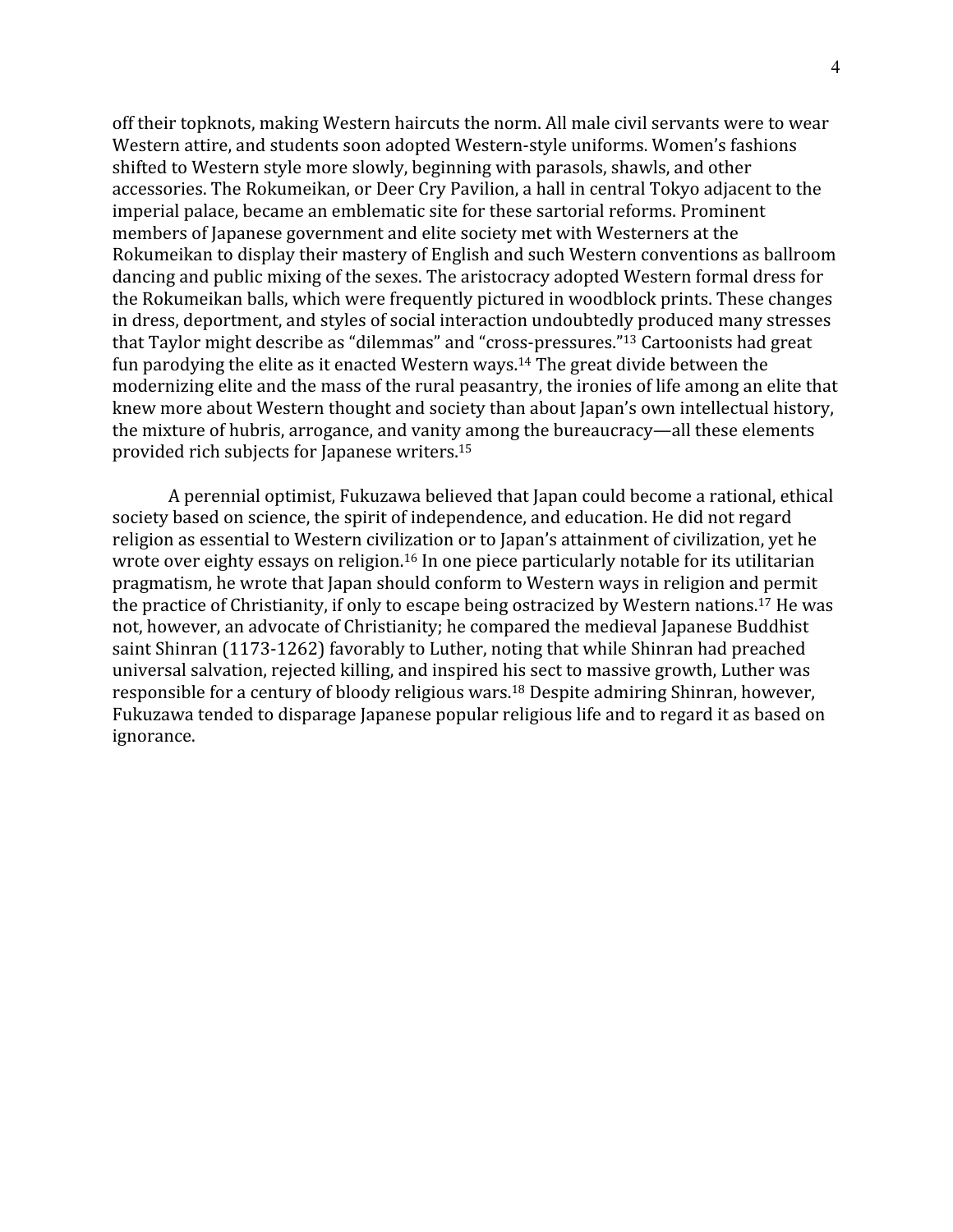[A lack of rational thinking] gave rise to [the Japanese people's belief] that demons and gods exist. They named the causes of calamities "evil gods"... and of nature's blessings, "good gods" . . . In Japan, the myriad gods of Shinto . . . were just such beings. 19

For Fukuzawa and other Meiji elites, loyalty to the nation was the highest value. Loyalty meant a commitment to Japan becoming a rich country with a strong military (fukoku
kyōhei).
Fukuzawa
worried,
however,
that
without
some
transcendent
authority
to inspire
loyalty,
the
nation's
resolve
might
falter.

It is extremely difficult to maintain morality without religion. The great scholars of the West constantly struggle with this problem. Yet . . . in Japan . . . our samurai have been able to maintain a high personal morality while ignoring religion... One reason ... is that they were aided by Confucianism...<sup>20</sup>

While Confucianism might have performed this useful function in the past, however, Fukuzawa regarded it as outmoded and inappropriate to modern Japan. As a provisional measure
to
sustain
morality,
he
recommended
that
the
government
nurture
indigenous piety.
As
the
masses
grew
more
rational,
he
believed,
they
would
be
able
to
slough
off religion and superstition and cultivate themselves in loyalty, like the elite.<sup>21</sup> He imagined Japan's
ideal
transformation
as
a
"subtraction
story,"
in
which
religion
would
be supplanted
by
philosophy,
but
the
problem
of
secular
morality's ultimate
source
remained unresolved.

Fukuzawa's
publications
emerged
alongside
debates
on
religion
in
the
journal
of
the Meiroku Society, a group of intellectuals to which he belonged.<sup>22</sup> The Meiroku Society was founded by Mori Arinori (see below) in 1873 to promote civilization and enlightenment. It published forty-three issues of its journal over the years 1874 to 1875, for a public exchange of views on a wide range of issues facing the new Japan.<sup>23</sup> The Society distinguished
between
individual
belief
and
outward
practice,
regarding
private
conviction as the essence of religion. Ultimately they rejected the idea of a state religion for Japan.<sup>24</sup> Like secularizing European elites before them, Meiroku Society members were supremely confident of their ability to mold society to adopt their vision. Regarding the relation of religion to the state, Mori wrote, "I feel that religious matters should be left to the individual preference of the people since the government's responsibility is only to protect human life and property."<sup>25</sup> Nishi Amane, who wrote several essays on religion for the Society's journal, took the position that since the state cannot compel the people to believe in
any
particular
creed,
it
should
stay
out
of
the
question
of
belief
entirely.

... [T] he government offices for supervising religions should be allowed no more control
over
religion
than
is
necessary
to
prevent
religious
disturbances.
We
need not
bother
to
question
whether
people
believe
in
foxes,
badgers,
Buddhas,
or
angels. The fate of the various religions is entirely their responsibility, not ours. We are interested
only
in
preventing
injury
by
religion
to
temporal
rule,
protecting
this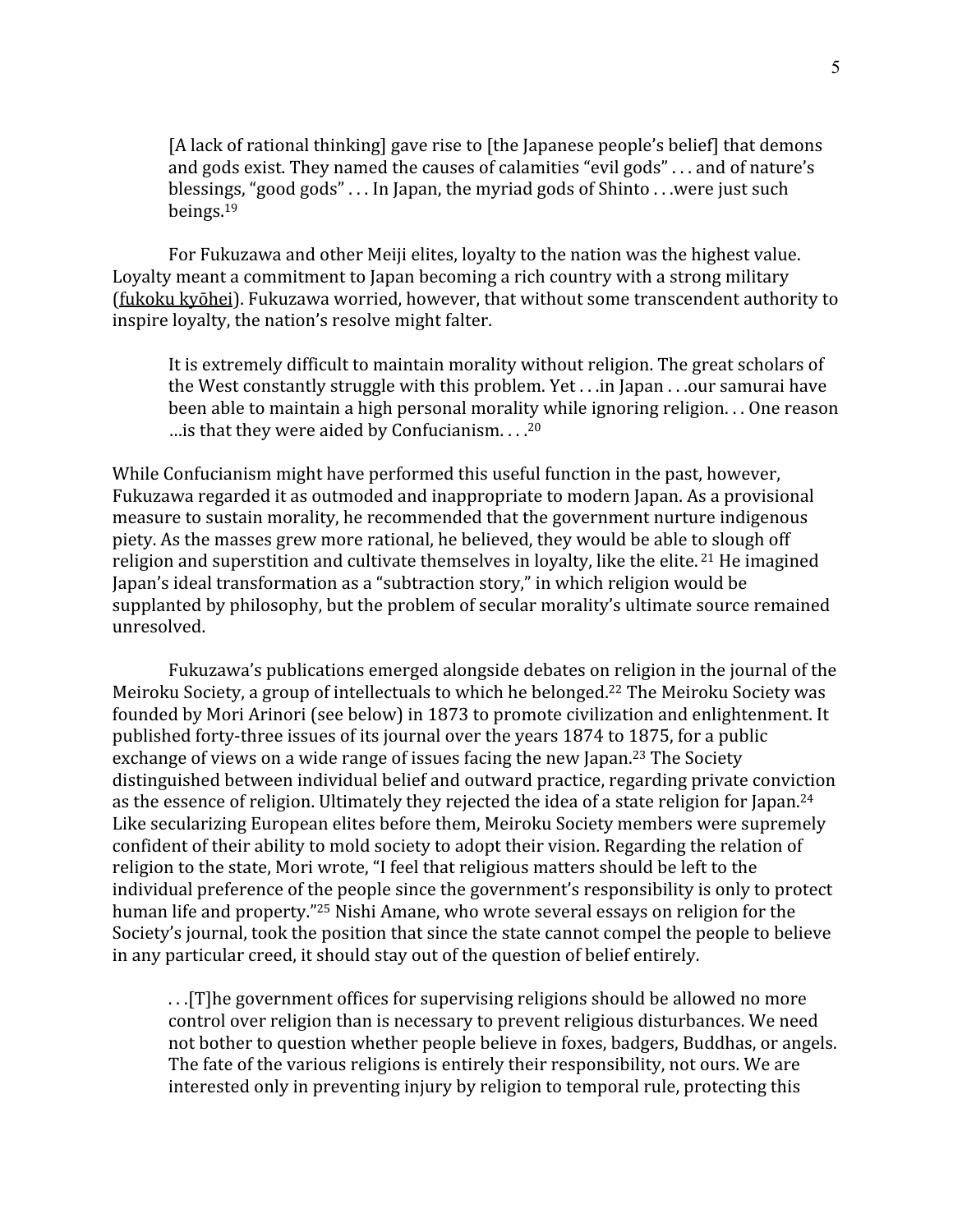principle
strictly,
and
punishing
those
who
transgress
it.
Nor
is
the
state
concerned with whether a certain religion is right or wrong.<sup>26</sup>

At
the
time,
the
government
was
in
the
midst
of
the Great
Promulgation
Campaign (1870‐1884,
Taikyō
senpu
undō),
in
which
it
relied
on
a
group
of
nativist
scholars
and Shinto
activists
to
compose
and
propagate
a
national
creed
loosely
based
on
Shinto.
The Campaign
failed
miserably
and
exposed
the
government
to
widespread
ridicule
for
the fabricated nature of the creed and the incompetence of the people recruited to preach it.<sup>27</sup> Fukuzawa
wrote
in
1875,

... Shinto has not yet established a body of doctrine. . . Shinto has always been the puppet
of
Buddhism
.
.
. It
is
only
an
insignificant
movement
trying
to
make
headway by taking advantage of the imperial house at a time of political change.<sup>28</sup>

The
views
of
Fukuzawa
and
the
Meiroku
Society
members
can
be
understood
as
a
critique of the government's heavy-handed efforts to indoctrinate the people in what amounted to a state doctrine.<sup>29</sup> The failure of the Campaign ultimately turned the government toward acceptance
of
limited
religious
freedom,
which
was
the
position
of
Fukuzawa
and
the Meiroku Society. That ideal was included in the 1889 Meiji constitution's twenty-eighth article:

Japanese
subjects
shall,
within
limits
not
prejudicial
to
peace
and
order,
and
not antagonistic to their duties as subjects, enjoy freedom of religious belief.<sup>30</sup>

#### Meiji
Buddhist
Reform
Movements

In
a
recent
work,
Taylor
characterizes
the
kind
of
religion
that
is
acceptable
to secularizing
elites:

A
good,
or
proper,
religion
is
a
set
of
beliefs
in
God
or
some
other
transcendent power,
which
entails
an
acceptable,
or,
in
some
versions,
a
"rational"
morality.
It
is devoid of any elements that do not contribute to this morality and thus of "superstition." <sup>31</sup>

Chatterjee
summarizes
how
such
a
religion
could
emerge:

Sometimes
this
has
been
done
by
putting
external
and
forcible
constraints
on
the public
political
presence
of
religion.
.
.
.
More
compatible
with
liberal
political
values, however,
and
in
many
ways
the
more
successful
process
has
been
the
secularization resulting from an internal reform of religion itself.<sup>32</sup>

As
we
shall
see
below,
early
Meiji
persecution
of
Buddhism
stimulated
reform movements
that
greatly
transformed
Buddhist
intellectuals'
conceptions
of
the
essence
of Buddhism, turning it into a set of individual beliefs from which "superstitious" elements had been eliminated. The new Meiji government withdrew the patronage that Buddhism had formerly enjoyed through two moves, an 1868 edict calling for "separation of the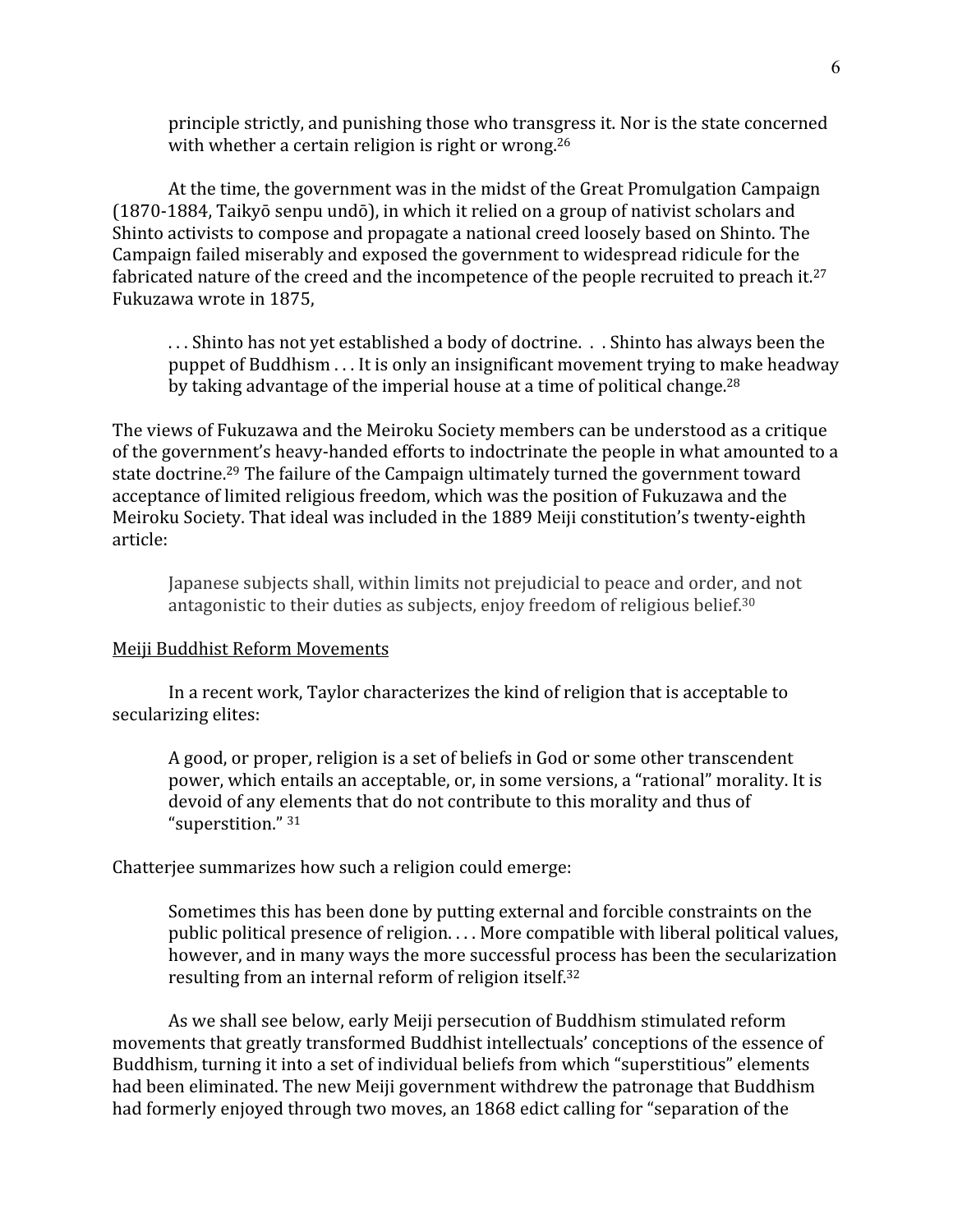Buddhas from the Kami" (Kami are the supernaturals of Shinto), and laws legalizing clerical marriage and meat eating (1872).<sup>33</sup> The separation edict was widely understood to encourage
the
extermination
of
Buddhism.
Temples
were
ransacked.
Kami
images
and symbols
were
taken
out
of
temples,
Buddhist
images
and
personnel
were
removed
from shrines,
and
thousands
of
priests
were
forced
to
laicize.
The
former
requirement
that everyone
be
a
temple
parishioner
was
allowed
to
lapse.
Temple
and
shrine
lands
were seized and many temples razed or their buildings converted to secular purposes.<sup>34</sup> This edict, which represented the adoption of the most virulent anti-Buddhist views of "hardline Shinto and Nativist scholars," resulted in the destruction of as many as 125,400 temples, or 63 percent of the total.<sup>35</sup> The edict drastically undercut Buddhism's economic base
and
undermined
society's
respect
for
it.
Likewise,
the
government's
abandonment
of its
role
as
enforcer
of
sectarian
law,
signaled
by
the
edict
allowing
priests
to
marry
and
eat meat, plunged Buddhist denominations into debate over clerical marriage.<sup>36</sup> Both of these policies
stimulated
reformist
attempts
to
restore
Buddhism's
honor,
its
authority
among the
people,
and
the
government's
trust.
The
result
brought
Buddhism
into
line
with secularists'
ideas
of
the
proper
sort
of
religion
for
modern
Japan.

Inoue Enryo (1858-1919), an influential Meiji-period Buddhist reformer, writer, and educator,
dedicated
his
career
to
ridding
Buddhism
of
"superstition."
His
aim
was
to
reform Buddhism from within and thus to transform it into a respected adjunct of government. He especially
wanted
to
extirpate
belief
in
demonic
spirits.
To
that
end,
he
composed
an encyclopedic
study
of
popular
beliefs
in
monsters
(yōkai)
and
became
known
as
"Dr. Monster" (yōkai hakase). He inveighed against popular beliefs in possession by animal spirits
such
as
foxes
and
badgers,
beliefs
in
astrology,
the
power
of
curses,
and
divination, and belief in tengu (winged spirits, combining bird and human characteristics, that represented
evil
mountain
ascetics
reborn
in
monstrous
form).
Inoue
also
sought
to
purge Buddhism of cosmological elements that were not confirmed by science, such the notion that
the
universe
centers
on
the
cosmic
mountain Sumeru.
Inoue
asserted
further
that
true Buddhism is entirely in accord with science, and was prepared to jettison as "superstition" anything
that
did
not
meet
scientific
standards.
He
ended up
describing
Buddhism
as
a
set of
private,
individual
beliefs
shorn
of
superstition,
thus
aligning
Buddhism
with
the secularists' ideal. Later Buddhist reformers of the 1890s continued Inoue's antisuperstition campaign as the central element of their agenda.<sup>37</sup>

Early
Meiji
Buddhism
struggled
to
reconcile
its
world‐denying
aspect
with
the national
goal
of
Japan
becoming
a
rich
country
with
a
strong
military.
Reformers
tried
to rebuild Buddhism in line with the new government, by "modernizing" themselves through foreign study, and by encouraging the religion to take on new social roles.<sup>38</sup> Shimaji Mokurai (1838-1911) was one of the most talented young Buddhist clerics to be sent abroad
for
study.
European
travel
led
him
to
advocate
religious
freedom,
separation
of religion from state, and the concept of human rights. He regarded human rights as an important index of the level of a society's development. Like Inoue Enryo, he tried to reconcile Buddhism with science. He also attempted to ally Buddhism with Western ideas of truth in an effort to harmonize Buddhism with Western philosophy.<sup>39</sup> Ouchi Seiran (1845‐1918),
a
Buddhist
layman
active
from
the
Restoration
to
the
1890s,
argued
for
a trans‐sectarian
lay
Buddhism.
He
argued
that
the
state
should
stay
out
of
the
realm
of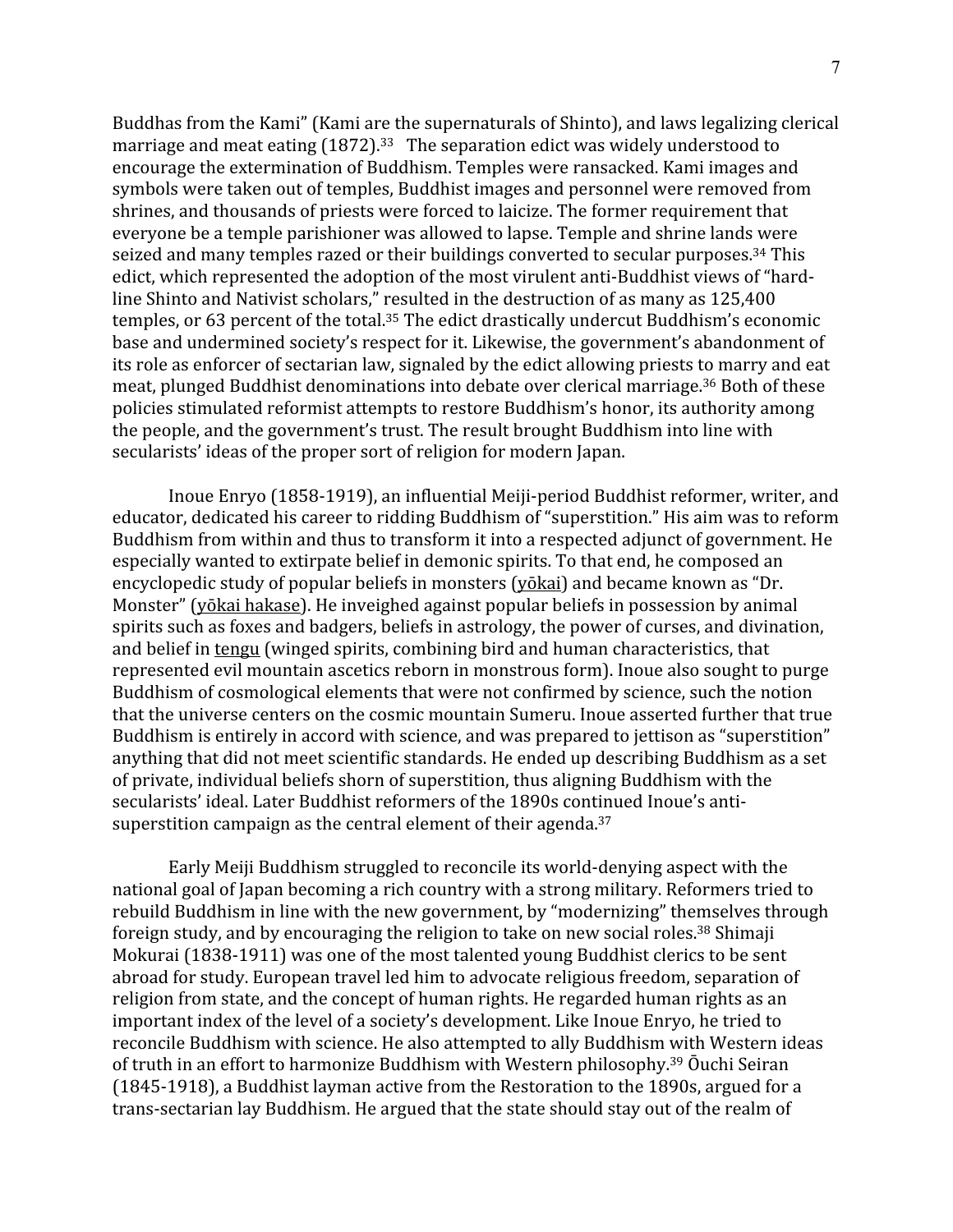religion,
and
also
that
Buddhism
could
be
a
powerful
means
of
enlightening
the
people. Both men wrote prolifically and founded a number of Buddhist societies and journals. Both held that Buddhism should engage in social welfare work, a position that we can regard as resisting the assertion that religion should be entirely absent from the public domain.<sup>40</sup> Buddhist reform campaigns clearly illustrate the way in which elites' secularizing agendas stimulated
the
creation
of
new
religious
forms
conforming
to
those
agendas.
Secularity
and religion
thus may
be
regarded
as
mutually
constituted
phenomena in
Meiji
Japan.

### The
Anti‐Superstition
Campaign
in
Education

The public schools were the single most important agency in spreading a secular outlook
among
the
people. Mori
Arinori
(1847‐1889),
founder
of
the
Meiroku
Society, served as Japan's first Minister of Education from 1885 to 1889. His administration put in place anti‐superstition
measures
that
persisted
through
the
first
decade
of
the
twentieth century.
A
drive
to
eradicate
popular
belief
in
tengu
was
central
to
the
effort.
Tengu
were believed
to
cause
illness
through
spirit
possession,
and
people
traditionally
employed healers to perform cures through exorcisms. The Ministry of Education tried to stamp out these
"superstitions"
through
textbooks
on
Morality,
a
compulsory
subject
introduced
to the public schools from 1880.<sup>41</sup> To develop Morality pedagogy, the government convened a blue-ribbon committee that included Inoue Enryo.<sup>42</sup> Anti-superstition lessons were incorporated
into
Morality
textbooks,
under
such
titles
as
Meishin
ni
ochiru
na
(Don't
fall into
superstition!)
and
Meishin
o
sakeyō
(Avoid
superstition!).
One
example
from
these lessons
was
the
story
of
an
old
woman
who
consulted
a
physician
only
after
several unsuccessful
attempts
to
have
shamans
and
faith
healers
cure
her
of
trachoma.
By
the
time she got to a "real" doctor (one trained in Western medicine), it was too late, and she became blind. She deeply regretted that she had 'fallen into superstition.<sup>43</sup>

#### Secularity
and
State
Shinto

In the same timeframe as Buddhist reforms and the educational system's antisuperstition
measures,
Japanese
nationalism,
also
a
defensive
reaction
against
Western imperialism, burgeoned into an ideological, semi-religious phenomenon of its own, State Shinto.<sup>44</sup> State Shinto became an important element of Meiji secularity in the sense of its use
by
the
government
and
the
media
to
suppress
heterodox
religions
of the
period
and
to mold
imperial
subjects.
According
to
Thomas
Dubois,
this
phenomenon
in
Japan
was mirrored in "the attempts . . . of the states of postcolonial Asia to replicate sacred and transcendent
principles
of
national unity."45

These
attempts
occasionally
used
religion
overtly,
as
in
state
cults or
religious monarchies,
but
more
frequently
involved
the
pseudo‐sacralization
of the
state.
This was
most
spectacularly
pursued
through
the
equation
of
the
national body
with cultic
figures,
such
as
the
Japanese
Meiji
Emperor,
Mao
Zedong,
or Sukarno,
who were themselves the embodiment of transcendent struggles for national wealth and power,
Marxist
destiny,
and
anti‐imperialist
territorial
integrity, respectively.
In each case the new state created and held fast to a sacred ideology that was meant to galvanize
citizens
by
inspiring
them
with
visions
of
the national
past,
present,
and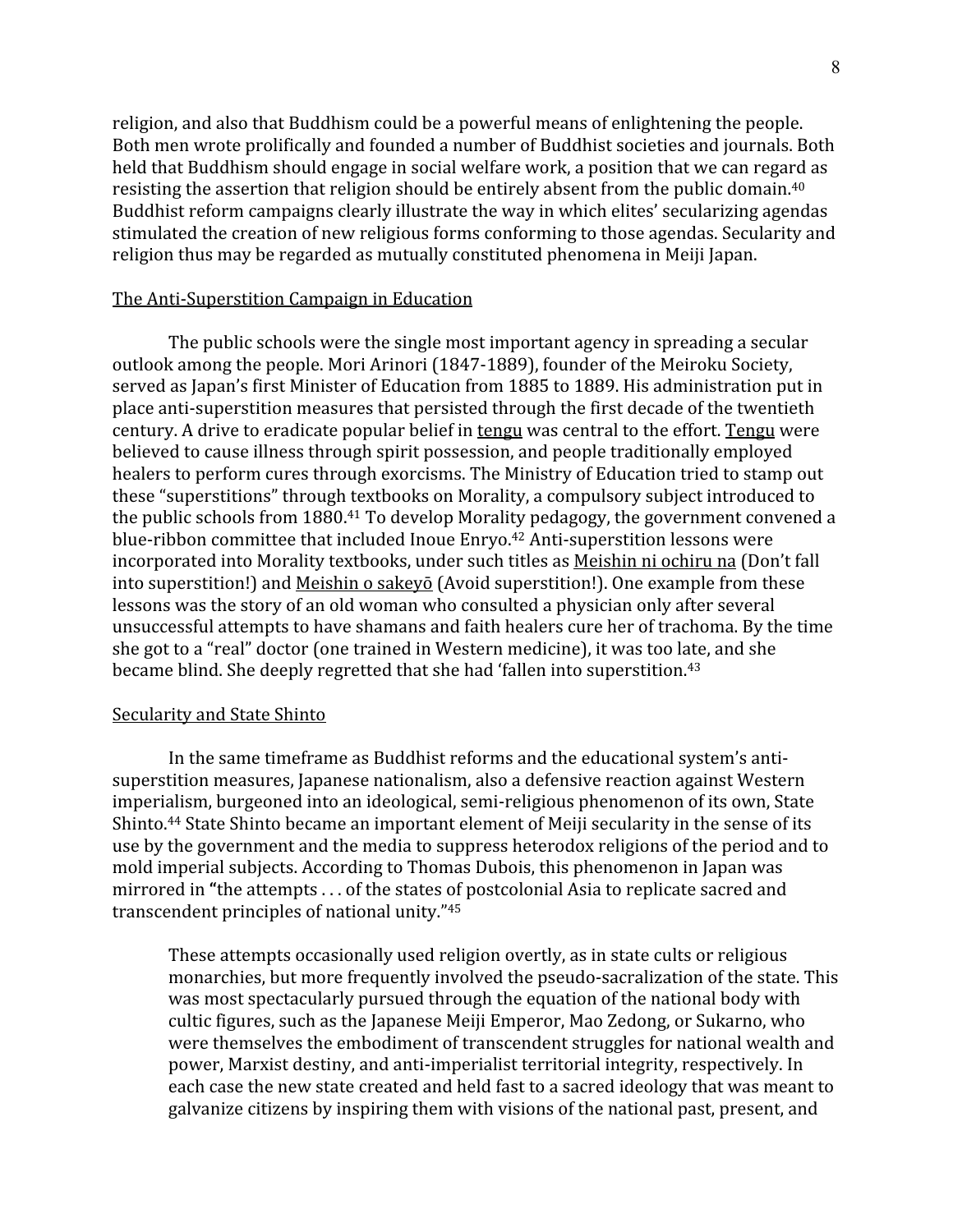future. As it had in Europe, the national essence became the soul of public life, while other
beliefs,
particularly
those
defined
as 'religious',
were
often
cordoned
off
to
an optional
and
private realm. 46

In
effect,
State
Shinto
solved
the
puzzle
that
had
so
perturbed
Fukuzawa
as
he worried how morality could be upheld without a transcendent religious authority. The answer
emerged
in
a
cult
of
the
nation
and
the
monarch,
transcending
the
privatized sphere
of
religion,
its
observances
made
obligatory
for
imperial
subjects,
whatever
their personal
religious
beliefs. The
glorified
"national
structure"
or
"national
polity"
(kokutai) and the
imperial
house
ultimately
emerged
as
morality's
transcendent
source.

At the time of the Restoration's 1868 edict to "separate Buddhas from Kami," however, Shinto did not exist as a freestanding, independent religious tradition. During most
of
its
history,
it
had
been
cocooned
within
Buddhism,
and
during
the
early
modern period
many
shrines
were
either
administered
by
Buddhist
clergy
or
simply
managed informally
by
the
peasantry.
Except
for
a
handful
that
had
become
pilgrimage
sites,
shrines were preeminently local institutions lacking horizontal networks. There was no theology uniting the whole or even a significant portion of them. Thus shrine priests, never so well educated
as
Buddhist
clerics,
were
not
prepared
to
function
on
a
national
stage
in
1868,
as the
failure
of
the
Great
Promulgation
Campaign
had
amply
demonstrated.

In response to this reality, the bureaucracy took charge. All shrines and their priests came
under
national
management;
they
were
incorporated
into
a
uniform
ranking
system and
ordered
to
perform
an
annual
calendar
of
ritual
coordinated
with
the
emperor's
palace rites.
All
shrines
were
designated
public
facilities
for
the
performance
of
state
ritual.
They were
explicitly not
to
be
regarded
as
religious.
This
bureaucratic
fiction
could
never
be truly
reconciled,
however,
with
traditional
shrine
devotions,
private
ceremonies,
and
local festivals
that
were
overwhelmingly
religious
in
character
and
to
which
the
people
were deeply
attached.

In order to refocus shrines on the nation, the government constructed new shrines to
honor
deified
emperors,
historical imperial
loyalists,
to
provide
a
symbolic
bulwark against foreign influence in the port cities, and for the war dead.<sup>47</sup> As mainland Japanese moved
into
Okinawa
and
Hokkaidō,
they
established
shrines
there
that
were
also incorporated into the national system. By 1945, some 1640 shrines had been established in the
colonies
throughout
the
Japanese
empire.
During
the
early
Meiji
period,
shrines
were administered
alongside
temples,
but
as
of
1900
the
shrines
were
given
their
own
Shrine Bureau
within
the
Home
Ministry.

Seen
in
the
light
of
Taylor's
account
of
secularization,
shrines
were
transformed
to serve as official sites for obligatory expressions of loyalty to the nation, while religion was relegated to the private sphere. Only within the private sphere did people enjoy freedom of religion. Buddhist
priests
were
forbidden
to
stand
for
election,
and
Shinto
priests
were forbidden
to
preach,
elements
pointing
toward
a
prohibition
on
religious
expression
in
the public
realm
by
these
clerics.
Yet
while
the
public
sphere
was
shaped
by
these
exclusions, overall this is not a story of "subtraction" but of centrally orchestrated creation, addition,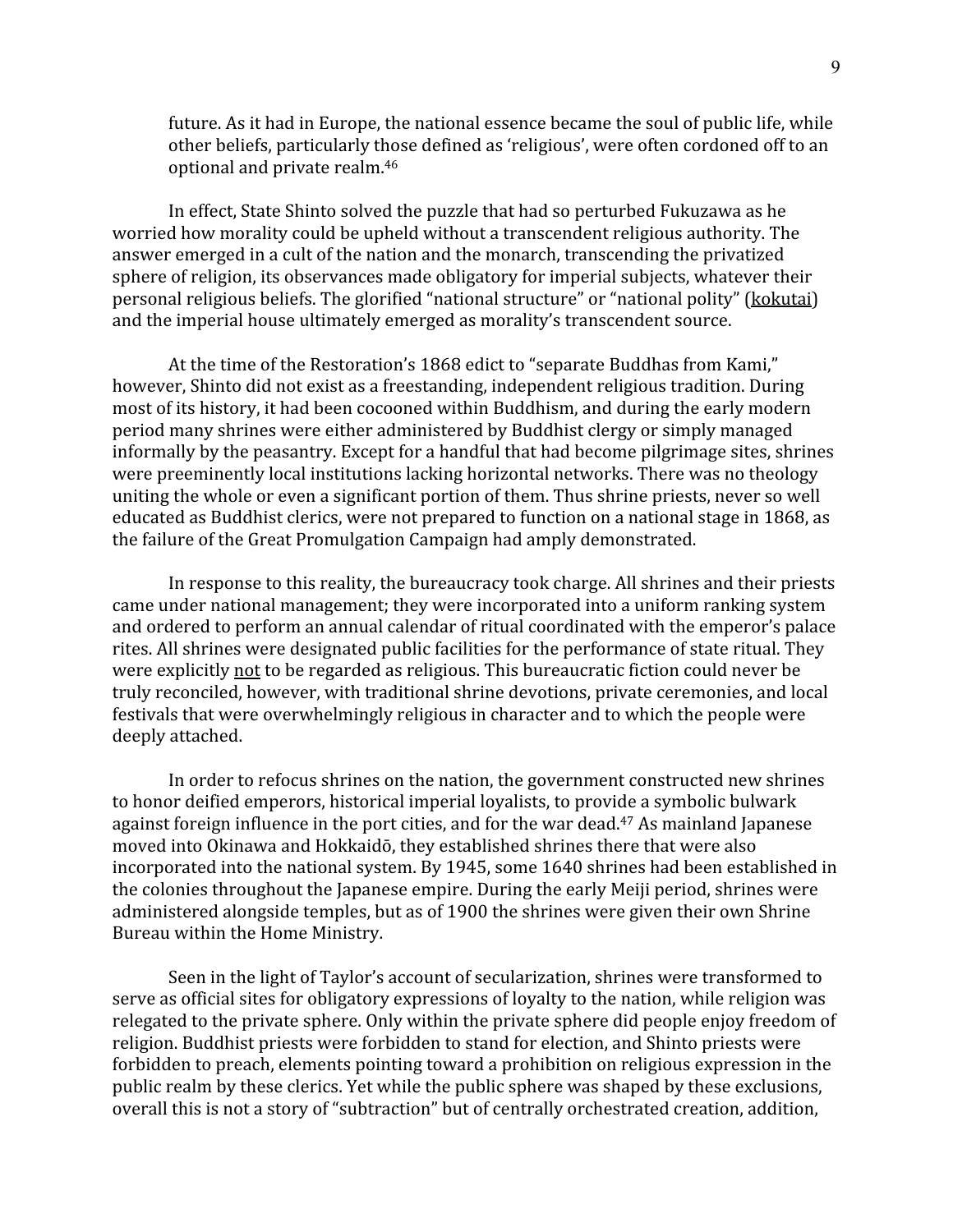sculpting,
and
molding
of
a
ritual
order
explicitly
placed
outside
the
sphere
of
religion,
to glorify
the
nation
and
its
transcendent
source
of
morality,
the
emperor.
Not
only
that,
State Shinto was also an integral part of secularizing efforts to eradicate heterodox religions.

## Modern Media Police the Boundaries of Religion

In
1894
the
newly
established
newspaper
Yorozuchōhō
built
its
circulation
through sustained exposés of the new religion Renmonkyō (literally, 'Church of the Lotus Gate') and its
founder,
Shimamura
Mitsu
(1831‐1904),
accusing
her
and
her
followers
of
sexual
and financial
misconduct,
besmirching
Shinto's
image,
and
leading
the
people
into
superstition. Yorozuchōhō was a Tokyo daily tabloid, which had gained popularity exposing the scandals of upper-class society.<sup>48</sup> Shimamura's biographical details have not been determined with certainty,
but
it
seems
that
she
began
healing
in
Kokura
in
the
late
1870s
and
moved
to Tokyo
in
1882.
When
a
cholera
epidemic
struck
that
year,
she
began
to
distribute
"holy water," which she claimed could cure cholera.<sup>49</sup>

From
the
late
1870s
through
1895,
there
were
annual
outbreaks
of
cholera, dysentery,
typhoid
fever,
smallpox,
and
diptheria. Major
cholera
outbreaks
with
death
tolls over
10,000
occurred
in
Japan
in 1879,
1882,
1885,
1886,
1890,
and
1895 (coinciding
with Renmonkyō's
major
growth).
Over
seventy
percent
of
those
infected
died,
meaning
that contracting
the
disease
was
a
virtual
death
sentence.
Moreover,
there
was
no
cure
at
the time. A medical system had been established in Japan in 1874, while a public health system was established in 1879, but the only effective measure was to slow cholera's spread was by quarantining the victims. To be quarantined was to be given up for dead, so people were understandably
reluctant
to
comply
with
quarantine
orders.
Perhaps
in
response,
public health enforcement was shifted to the police as of 1893. Since medical science had so little to offer, perhaps it is not surprising that people would have flocked to Renmonkyō for holy water, a treatment that was arguably not much less effective than the measures that government
could
provide.

In
1882
the
government
introduced
a
distinction
between
shrine
Shinto
and
the sectarian varieties of Shinto, implicitly limiting the sphere of recognized religious groups outside
of
the
shrines,
Buddhism,
or
Christianity
to
organizations
belonging
to
one
of thirteen Shinto sects. Numerous religious associations formed from healing cults or a founder's revelations affiliated with Taiseikyō, one of the recognized Shinto sects, as a means
of
acquiring
recognition
and
protection
from
police
investigations.
Taiseikyō's criteria
for
accepting
such
affiliations
were
loose
and
flexible,
even
accepting
groups
with no real claim to Shinto identity.<sup>50</sup> In 1883 Shimamura affiliated her group with Taiseikyō, evidently
hoping
that
the
merger
would
provide
protection
from
further
police
scrutiny, although
Renmonkyō's
doctrines
were
derived
from
Buddhism. The
group
marked
that year
as
the
date
of
its
official
founding.

Renmonkyō
grew
to
900,000
members,
at
such
a
fast
pace
that
by
1884
it
was
able to erect buildings in Kokura and Tokyo that occupied a whole city block, a massive and unusual
display
of
wealth
for
a
newly
established
religion
of
the
time.
The
number
of branch
churches
rose
to
rapidly
in
Japan,
with
overseas
branches
in
Hong
Kong
and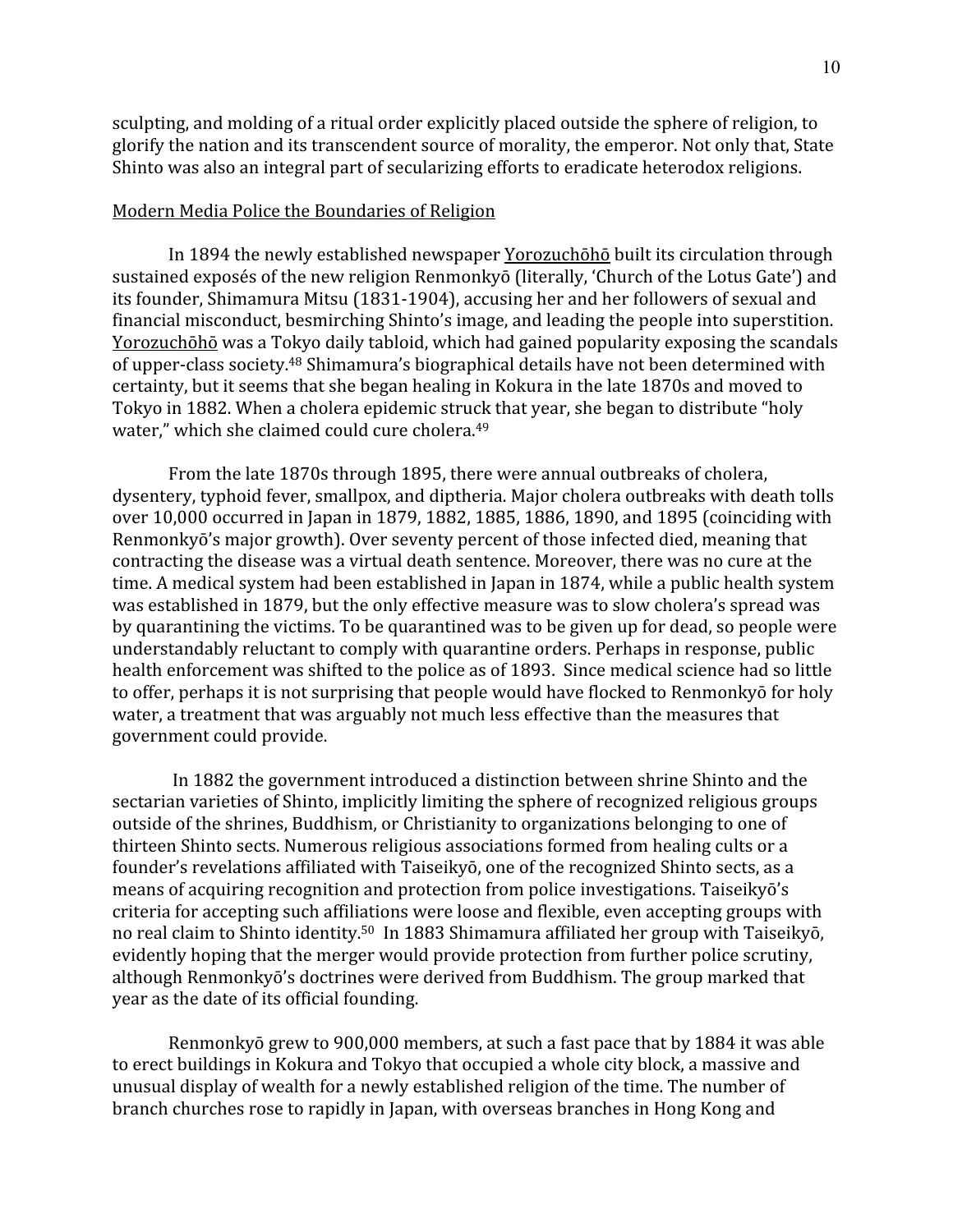Shanghai. The
group's
phenomenal
growth
was
also
evident
in
Shimamura's
meteoric
rise in the ranks of Taiseikyō, reaching its top ranking of Grand Master (daikyōsei) by 1890. Renmonkyō's stunning growth, wealth, and promotion of holy water gave it a 'public' character
at
odds
with
secularists'
beliefs
about
religion's
rightful
confinement
to
the private
realm.

But after sustained attack in 1894 by Yorozuchōhō and other newspapers, membership
dropped
sharply.
The
papers
criticized
the
use
of
holy
water,
claiming that Renmonkyō's
meetings
were
places
of
assignation
and
sexual
impropriety,
that
Shimamura herself (over sixty by this time, which meant that she was a very old woman for Japan of that time) was sexually immoral, and also that she led the female members into immorality, even forcing them to have abortions. This gendered dynamic in Yorozuchōhō's attack displayed
palpable
misogyny. Other
religious
groups
used
holy
water
or
equally "superstitious" elements
in
curing,
however,
so
this
factor
did
not
set
Renmonkyō
apart definitively. One
of
Yorozuchōhō's
most
telling
criticisms
was
the
charge that
Renmonkyō sullied the purity of Shinto. The gist was as follows: Renmonkyō falsely calls itself "Shinto." To allow it to exist in any form "is to allow the spiritual basis of Shinto to be destroyed, to damage the dignity of the imperial ancestors, and to despoil the entirety of the imperial dignity and the prestige of our national polity." For this reason, "this evil religion should be denied
the
name
of
Shinto,"
and
the
authorities
should
disband
it
immediately.

Shinto is the Way enshrining the spirit of Japan's imperial ancestors; our people do not revere Shinto because it is a religion, but because it is the Way, which deifies the imperial house and reveres the national polity. As a result, for Shinto to be injured is for the national polity and the imperial house to be injured, and for the noble spirits to
be defiled. 51

Having
no
independent
media
of
its own,
Renmonkyō
was
unable
to
respond
effectively, and could only get its point of view to the public through the filter of the very newspapers that were dedicated to its destruction.

Comparing Yorozuchōhō's coverage of Renmonkyō with that in other papers, we find that while Yorozuchōhō carried 94 articles about the group from late March through late April, 1894, the older, established newspapers did not find Renmonkyō nearly so newsworthy.<sup>52</sup> For example, during the period of the Yorozuchōhō exposé, the Asahi shinbun
carried
six
articles,
while
the
Yomiuri shinbun
carried
three,
excluding
rebuttals that
Renmonkyō
itself
placed
with
both
papers
in
a
futile
effort
to
counter
the
charges against it. 53

Even
after
the
1882
division
between
shrine
and
sect
Shinto, the
existence
of miscellaneous
religious
associations
outside
the
sphere
of
State
Shinto
had
been
more
or less
tolerated,
provided
for
under
the
mechanism
of
affiliation
with
a
recognized
Shinto sect. But Yorozuchōhō argued that
the
bureaucrats
administering
religious
affairs
were
not doing
enough
uphold
Shinto.
Arousing
prurient
interest
through
lurid
suggestion,
the paper's
sustained
coverage
focused
public
attention
on
the
paper's
demand
that
the religion
be
disbanded,
eventually
goading Taiseikyō,
the
police,
and
the
Bureau
of
Temples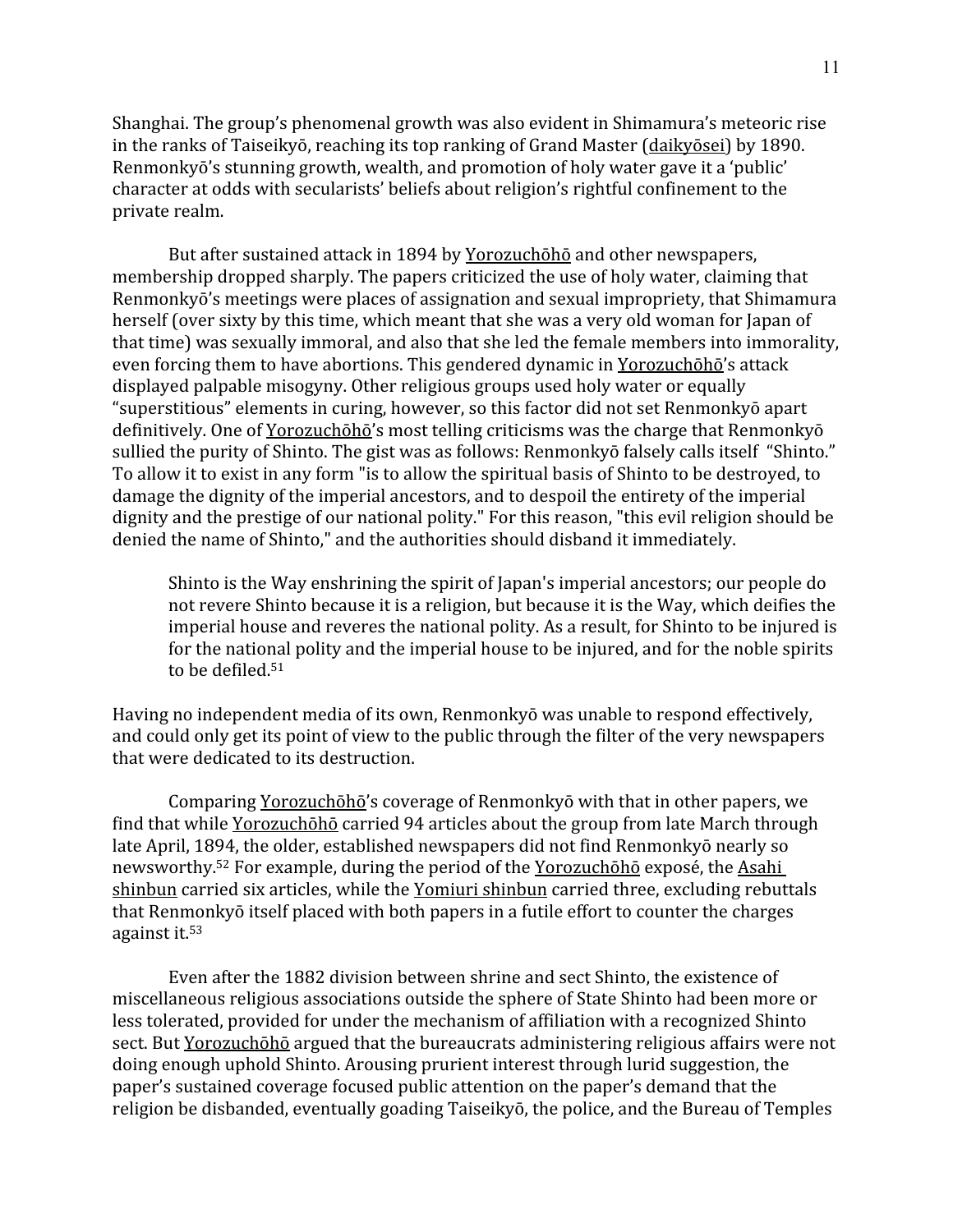and
Shrines
to
act
against
Renmonkyō.
Taiseikyō
stripped
Shimamura
of
her
Grand
Master ranking,
and
the
Bureau
repeatedly
required
Shimamura
and
other
leaders
to
appear
for questioning.
The
public
health
officers
within
the
police
determined that
Renmonkyō's "holy
water"
was
unfit
for
human
consumption
and
ordered
that
its
distribution
cease (April
28, 1894). 54
While
this
order
did
not
officially
disband
the
religion,
its
numbers dropped
precipitously
and
made
it
impossible
to
carry
on.

The incident quickly escalated to a "witch hunt," determined to rid society of an evil in
an
era
of
repeated
epidemics. Renmonkyō
was
an
easy
target;
having
grown
to
massive size overnight, it had not yet had time to develop doctrine of significant philosophical depth.
Its
growth
was
mainly
dependent
upon
its
reputation
for
cholera‐curing
holy
water, and
without
that,
Renmonkyō
may
not
have
had
much
to
offer.
Japan's newly‐established medical
and
public
health
systems
undoubtedly
regarded
holy
water
both
as
a
harmful superstition
and
a
challenge
to
their
authority.
When
police
prohibited
holy
water distribution,
Renmonkyō
was
bound
to
lose
members,
no
matter
what
the
newspapers
said about
it.
It
is
difficult,
however,
to
estimate
the
likelihood
that
the
police
would
have
acted without Yorozuchōhō's
reporting.

The media emerged at the end of the nineteenth century as a new, non-government agent
seeking
to
narrow
the
sphere
of
tolerated
religions
and
to
suppress
religious associations
of
which
it
disapproved
by
fomenting
widespread
public
disapproval.
The Renmonkyō
incident
is
integrally
related
to
secularity,
because Yorozuchōhō's
coverage worked to convince readers that only "approved" forms of religion should be allowed, and that
society
is
endangered
if
a
heterodox
religion
shows
rapid
growth,
conspicuous
wealth, or women in public roles. In spite of bureaucratic rhetoric to the effect that Shinto is not a religion,
Yorozuchōhō
proceeded
as
if
it
were
a
state
religion
whose
honor
and
purity
were polluted
by
Renmonkyō's
very
existence. This
incident
was
a
precursor
for
a
similar persecution of another female-headed religion, Tenrikyō, in 1896.<sup>55</sup> The incident probably encouraged
the
leaders
of yet
another
rapidly
expanding,
female‐founded
new
religious movement of the early twentieth century, Ōmoto, to purchase their own nationallycirculating
newspaper,
so
that
in
the
event
of
a
media
attack
like
Yorozuchōhō's
they
would have a way to tell their side of the story.<sup>56</sup> Renmonkyō's inability to respond effectively to media
attack
for
want
of
its
own
mouthpiece
illustrates
vividly
the
way
in
which
the
public sphere in a secular state can appear to be a level playing field for all voices but operate in fact to exclude and suppress religions that refuse to confine themselves to the private realm.<sup>57</sup> The Renmonkyō incident inaugurated an antagonistic relation between religion and
media
in
Japan
that
arguably
persists
to
the
present
day.

#### Conclusion

Viewed in the light of Charles Taylor's account of secularity, Japan may be seen as an early example of an elite Westernizing, secularizing project undertaken in defensive reaction
against
Western
imperialism,
preceding
similar
developments
in
Turkey,
India, Indonesia, and China. Earlier scholarship viewed secularity as a passive, neutral by-product of
modernization,
but
examining
secularity
as
an
elite
project
allows
us
to
understand
it
as an
historical
phenomenon
with
actors
who
debate
the
social
roles
of
religion
and
create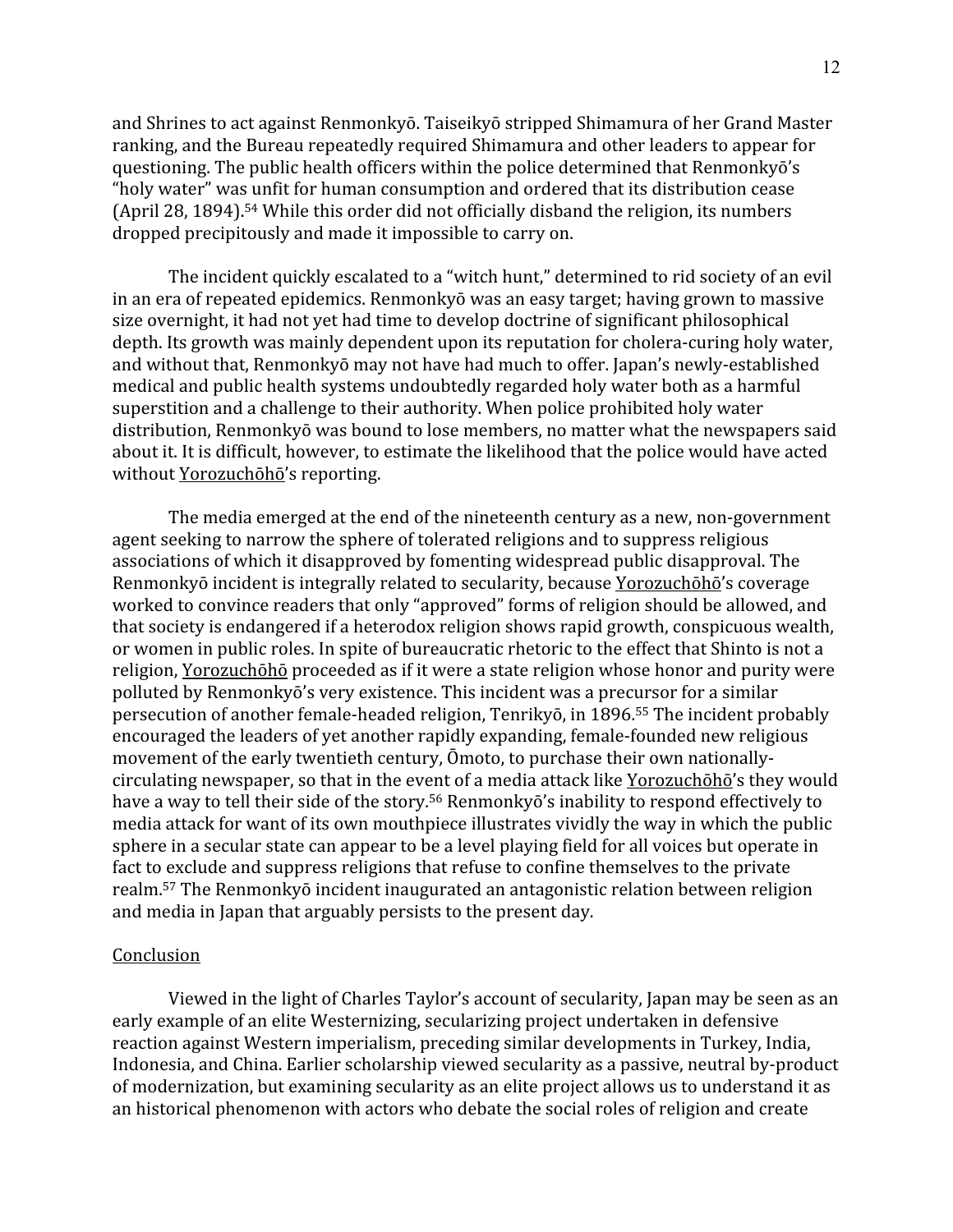bureaucratic
mechanisms
for
the
production
of
a
secular
populace.
We
see
more
clearly how
elite
debates
informed
the
bureaucracy
that
created
the
institutional
means
for indoctrinating
the
populace
with elite
ideals.
We
obtain
a
new
understanding
of
Buddhist reform movements as acting in tandem with the bureaucracy to "privatize" Buddhism, in line with secularists' conception of religion as properly belonging to the private sphere, along
with
an
element
of
resistance
in
the
call
for
Buddhist
social
welfare
measures.
We have seen how secularity in Japan is integrally related to nationalism and its sacralization of
the
state
and
the
monarch. This
understanding
allow
us
to
develop
a
perspective
on State Shinto as providing an analog to a state religion, precisely and paradoxically because of
the
fiction
that
it
was
not
a
religion. We
can
see
how
the
media
acted
to
depress
society's tolerance
for
heterodox
religions,
ostensibly
to
uphold
Shinto's
honor,
thereby
stimulating the
government to
suppress
forms
of
religion
that
did
not
conform
to
the
secular
order. Beyond
these
discrete
results,
however,
we
can
see
that
Japan's
secularizing
project brought social institutions into line with it, forced religion to respond to it, and allowed the media
to
create
a
profitable
role
for
itself
in
policing
religion.
Taylor's
work
thus
reveals unexpected
connections
among
the
actors
and
institutions
that
transformed
Japan
into
a secular society and that brought Japanese religions into conformity with a secular ideal.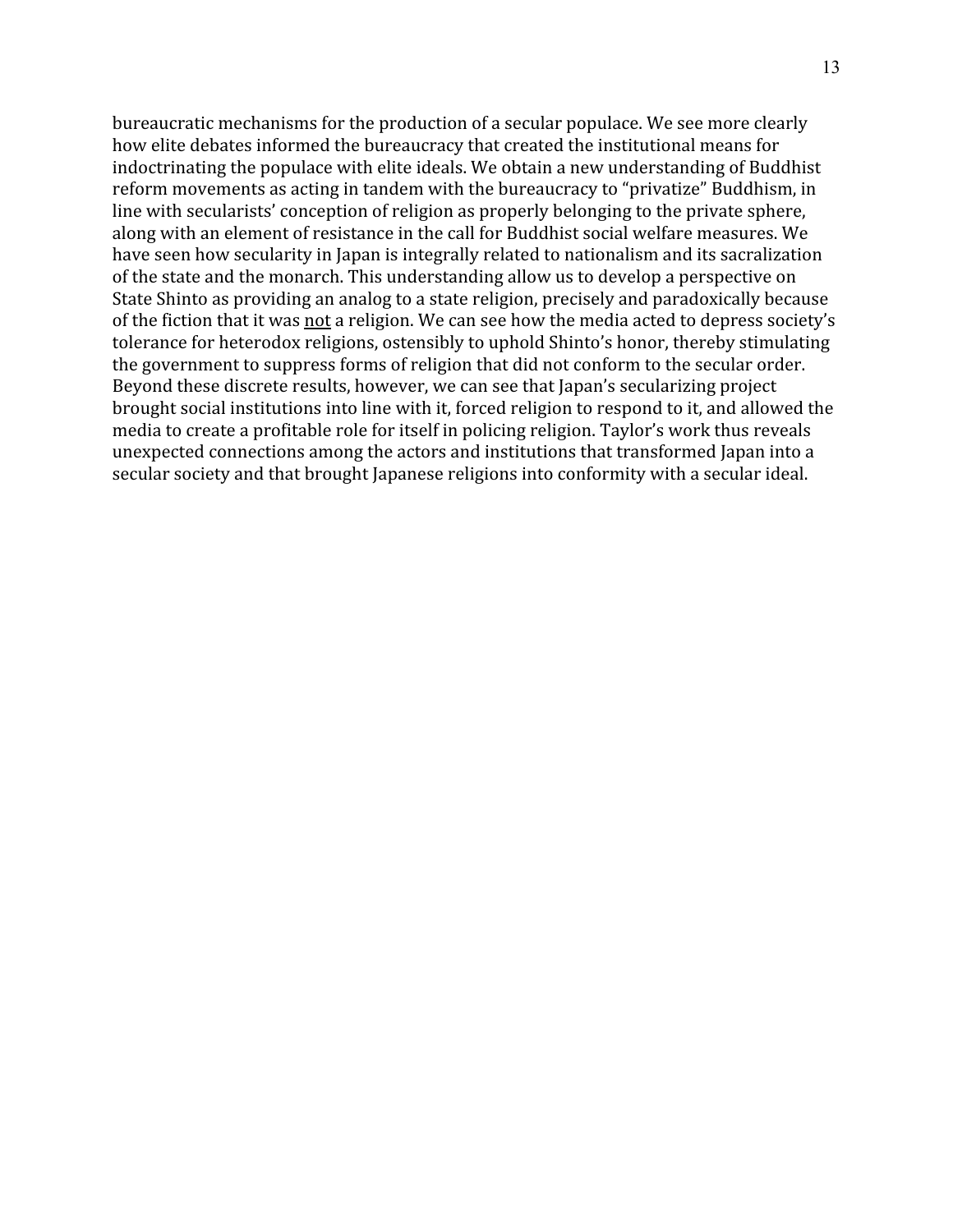### Sources Cited:

- Ariyama Teruo. 1979. Risōdan kenkyū 1. Momoyama Gakuin Daigaku shakaigaku ronshū 13 (1): 37‐64.
- Asad, Talal. 2003. Formations of the Secular (Stanford: Stanford University Press.
- Braisted, William Reynolds, Assisted by Adachi Yasushi and Kokuchi Yūji. 1976. Meiroku zasshi, Journal of the Japanese Enlightenment. Cambridge, Massachusetts: Harvard University Press.
- Chatterjee, Partha. 2006. Fasting for Bin Laden: The Politics of Secularization in Contemporary India. In Powers of the Secular Modern: Talal Asad and His Interlocutors. Edited by David Scott and Charles Hirschkind. Stanford: Stanford University Press, p. 60.

Constitution of the Empire of Japan, 1889; http://www.ndl.go.jp/constitution/e/etc/c02.html.

- Craig, Albert. 1992. The Autobiography of Fukuzawa Yukichi, revised translation by Eiichi Kiyooka, with a Preface and Afterword by Albert Craig. Lanham, New York, and London: Madison Books.
- Craig, Albert. 2009. Civilization and Enlightenment: The Early Thought of Fukuzawa Yukichi (Cambridge, Massachusetts and London: Harvard University Press.
- Davis, Winston. 1989. Buddhism and the Modernization of Japan. History of Religions 28/4: 304-339.
- Dubois, Thomas David. 2005. Hegemony, Imperialism, and the Construction of Religion in East and Southeast Asia. History and Theory Vol. 44, No. 4, p. 119.
- Figal, Gerald. 1999. Civilization and Monsters: Spirits of Modernity in Meiji Japan. Durham and London:
Duke
University
Press.
- Fukuzawa
Yukichi.
1983. Bunmeiron
no
gairyaku 18th ed. Tokyo: Iwanami shoten.
- Fukuzawa Yukichi. 1958-1971. Fukuzawa Yukichi Zenshū. 22 vols. Tokyo: Iwanami shoten.
- Fukuzawa Yukichi. An Encouragement of Learning. 1969. David
A.
Dilworth,
translator, with
Umeyo Hirano,
Sophia
University
Press.
- Göle, Nülfer.
2010. The Civilizational, Spatial, and Sexual Powers of the Secular. In Varieties of Secularity in a Secular Age. Edited by Michael Warner, Jonathan VanAntwerpen, and Craig Calhoun. Cambridge, MA: Harvard University Press, pp. 243-264.
- Gorski, Philip S. and Ates Atlnordu. 2008. After Secularization? Annual Review of Sociology 34: 55- 85.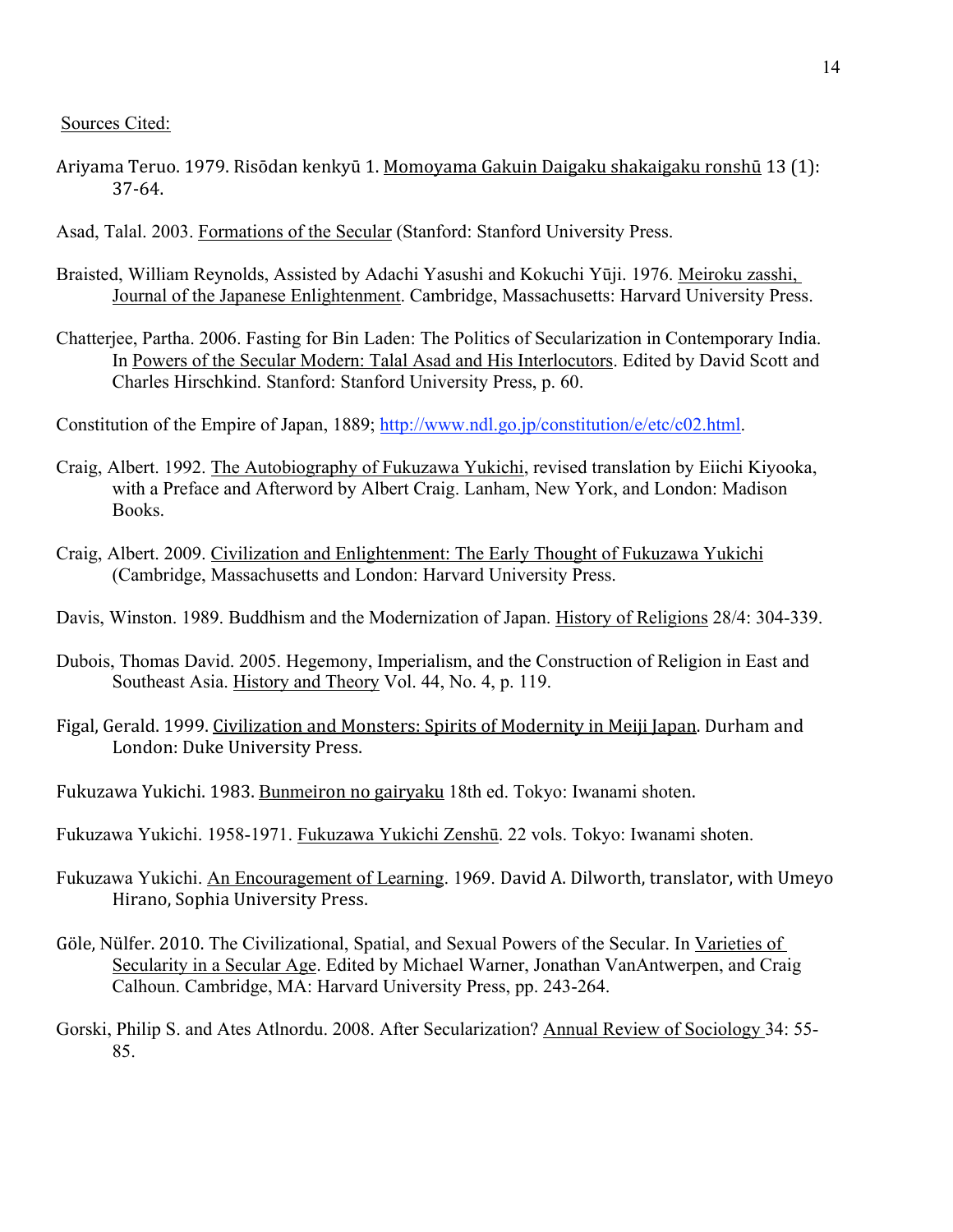- Grapard, Allan. 1984. Japan's Ignored Cultural Revolution: The Separation of Shintō and Buddhist Divinities in Meiji and a Case Study: Tōnomine. History of Religions 23: 240-265.
- Hardacre, Helen. 1986. Creating Shintō: The Great Promulgation Campaign and the New Religions. Journal of Japanese Studies 12/1: 29-63.
- Hardacre, Helen. 1989. Shinto and the State, 1868-1988. Princeton, N.J.: Princeton University Press.
- Hardacre, Helen. 1998. Asano Wasaburō and Japanese Spiritualism in Early Twentieth-Century Japan. In Japan's Conflicting Modernities, Issues in Culture and Democracy, 1900-1930. Edited by Sharon A. Minichiello. Honolulu: University of Hawaii Press, 1998.
- Hardacre, Helen. 2002. Religion and Society in Nineteenth-Century Japan: A Study of the Southern Kantō Region, Using Late Edo and Early Meiji Gazeteers Michigan Monograph Series in Japanese Studies Number 41 (Ann Arbor: University of Michigan Press.

Ikeda Eishun. 1976. Meiji no shin bukkyō undō. Tokyo: Yoshikawa Kōbunkan.

- Jaffe, Richard. 2001. Neither Monk Nor Layman: Clerical Marriage in Modern Japanese Buddhism (Princeton and Oxford: Princeton University Press.
- Josephson, Jason. 2006. When Buddhism Became a "Religion": Religion and Superstition in the Writings of Inoue Enryo. Japanese Journal of Religious Studies 33/1:
143‐168.

Kamata Tōji. 2002. Hirayama Seisai to Meiji no Shintō. Tokyo: Shunbunsha.

Koizumi
Takashi.
2011.
Fukuzawa
Yukichi
to
shūkyō.
Igirsu
tetsugaku
34:
5‐18.

Koizumi Takashi. 1994. Fukuzawa Yukichi and Religion. Asian Philosophy 4, no. 2: 109-124

Masuzawa, Tomoko, 2005. The Invention of World Religions, Or, How European Universalism Was Preserved in the Language of Pluralism. Chicago and New York: University of Chicago Press.

Maxey, Trent. forthcoming 2012. The "Greatest Problem": Religion and State Formation in Meiji Japan Cambridge, Massachusetts: Harvard University Press.

- Muraoka Tsunetsugu, Studies in Shinto Thought, translated by Delmer Brown and James Araki (Tokyo: Ministry of Education, 1964).
- Nagai Kafû. 1962-1974. Kafū zenshū. 29 vols. Tokyo: Iwanami shoten.
- Okuyama Michiaki. 2011. "State Shinto" in Recent Japanese Scholarship. Monumenta Nipponica vol 66, no. 1, pp. 123-145.

Suzuki Norihisa. 1979. Meiji shūkyō shisō no kenkyū. Tokyo: Tokyo Daigaku shuppankai.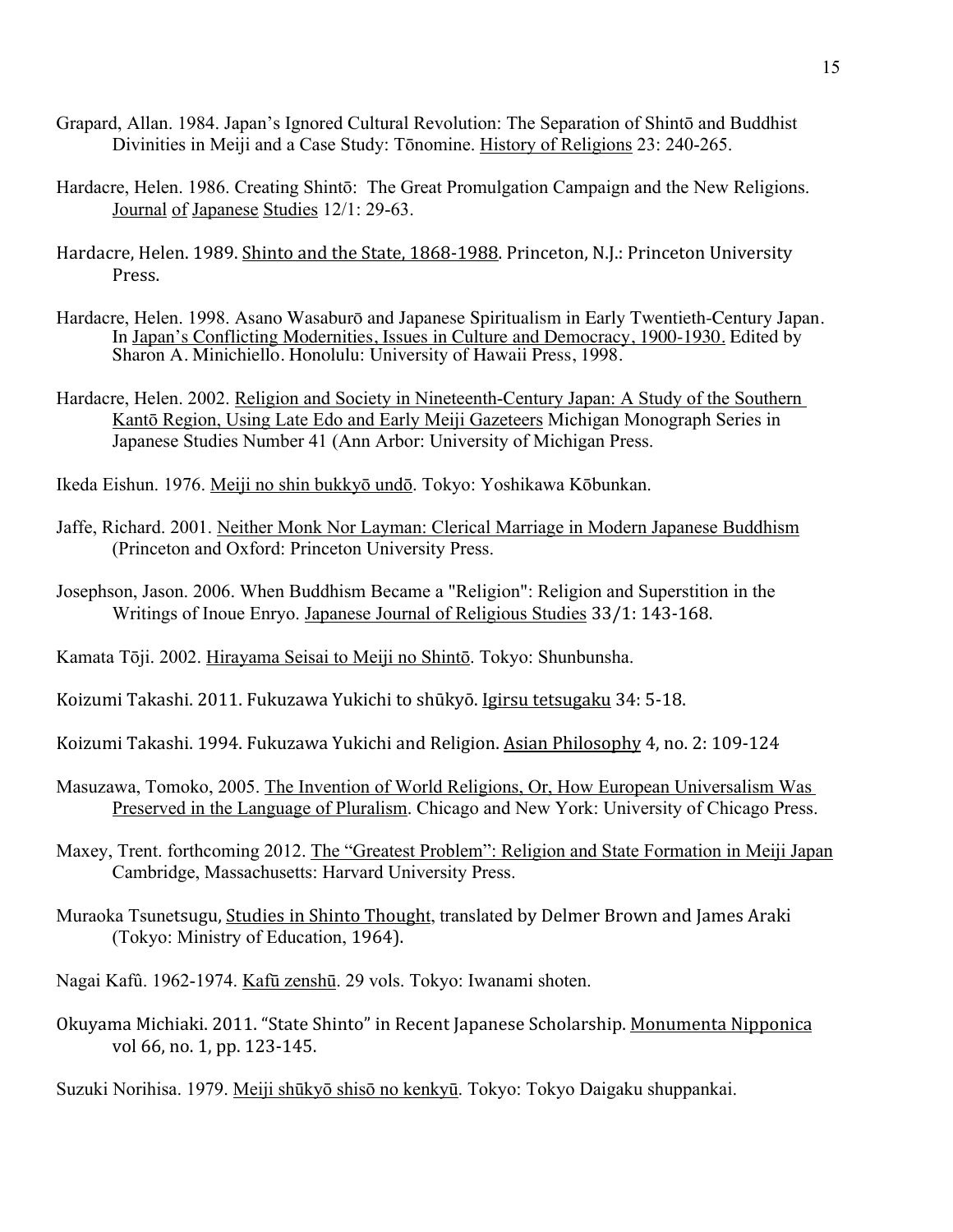- Takeda Dōshō. The Fall of Renmonkyō and Its Place in the History of Meiji Period Religions. In New Religions. Contemporary Papers on Japanese Religions. Edited by Inoue Nobutaka. Translated by Norman Havens. Institute for Japanese Culture and Classics, Kokugakuin University, Tokyo, 1991, pp. 25-57.
- Takeda Dōshō. 1989. Yorozuchōhō ni yoru Renmonkyō kōgeki kyanpēn. Nihon bunka kenkyūjo kiyō
63:
67‐176.
- Takeda Dōshō. 1991. Yorozuchōhō ni yoru Renmonkyō kōgeki kyanpēn-2. Shintō shūkyō 144: 74-96.

Taylor, Charles. 2007. A Secular Age. Cambridge, Mass.: Belknap Press of Harvard University Press.

Yoshida Kyūichi. 1992. Nihon kindai bukkyōshi kenkyū. Tokyo: Kawashima shoten.

 $\overline{a}$ 

Taylor, Charles. 2011. Western Secularity. In Rethinking Secularity, edited by Craig Calhoun, Mark Jurgensmeyer, and Jonathan VanAntwerpen, Oxford: Oxford University Press, p. 35.

<sup>&</sup>lt;sup>1</sup> This perspective on secularity is one of several stances seen in current scholarship; for a study laying out the options, with extensive references see Philip S. Gorski and Ates Atlnordu, After Secularization? Annual Review of Sociology 34 (2008): 55-85, especially p. 74.

<sup>&</sup>lt;sup>2</sup> See for example, Talal Asad, Formations of the Secular (Stanford: Stanford University Press, 2003) chapter 7: "Reconfigurations
of
Law
and
Ethics
in
Colonial
Egypt,"
pp.
205‐256.

<sup>&</sup>lt;sup>3</sup> Partha Chatterjee, 2006. Fasting for Bin Laden: The Politics of Secularization in Contemporary India. In Powers of the Secular Modern: Talal Asad and His Interlocutors. Edited by David Scott and Charles Hirschkind.
Stanford:
Stanford
University
Press,
p.
60.

<sup>4</sup>Japan's
treaty
partners
sought
freedom
for
Christian
missionaries
to
proselytize
in
Japan,
and
such provisions
had
to
be
translated
into
Japanese.

<sup>&</sup>lt;sup>5</sup> The shift to the perspective of "world religions" had yet to emerge; see Masuzawa Tomoko, 2005. The Invention
of
World
Religions,
Or,
How
European
Universalism
Was
Preserved
in
the
Language
of
Pluralism. Chicago
and
New
York:
University
of
Chicago
Press.

<sup>&</sup>lt;sup>6</sup> Suzuki Norihisa. 1979. Meiji shūkyō shisō no kenkyū. Tokyo: Tokyo Daigaku shuppankai, pp. 13-17. 7
Chatterjee,
2006.
Fasting
for
Bin
Laden,
p.
62.

<sup>&</sup>lt;sup>8</sup> These characterizations are widely accepted among historians of Japan, expressed here by Fukuzawa's biographer Albert Craig in The Autobiography of Fukuzawa Yukichi, revised translation by Eiichi Kiyooka, with a Preface and Afterword by Albert Craig (Lanham, New York, and London: Madison Books, 1992), vii, and
Albert
Craig,
Civilization
and
Enlightenment:
The
Early
Thought
of
Fukuzawa
Yukichi
(Cambridge, Massachusetts and London: Harvard University Press, 2009), ix. Fukuzawa's An Outline of Civilization (1875, Bunmeiron no gairyaku) is believed to have sold several tens of thousands of copies. Meanwhile, his Conditions in the West (Seiyō jijō), first series 1866, is said to have sold more than 250,000 copies. 9
Craig
2009,
pp.
11‐32.

<sup>10</sup>Craig
1992,
p.
214.

<sup>&</sup>lt;sup>11</sup> Nevertheless, Fukuzawa insisted on continuing the tradition of periodic Buddhist memorial rites for parents
and
friends
as
an
important
obligation
even
after
the
Restoration,
and
he
claimed
that
he
refused
to associate
with
people
who
neglected
this
duty;
see
Koizumi
Takashi.
2011.
Fukuzawa
Yukichi
to
shūkyō. Igirsu tetsugaku 34: 5-18. An older, English-language essay by Koizumi contains much of the same material: Fukuzawa
Yukichi
and
Religion.
Asian
Philosophy
4,
no.
2
(October
1994):
109‐124.

<sup>12</sup>Fukuzawa,
however,
remained
aloof
from
government.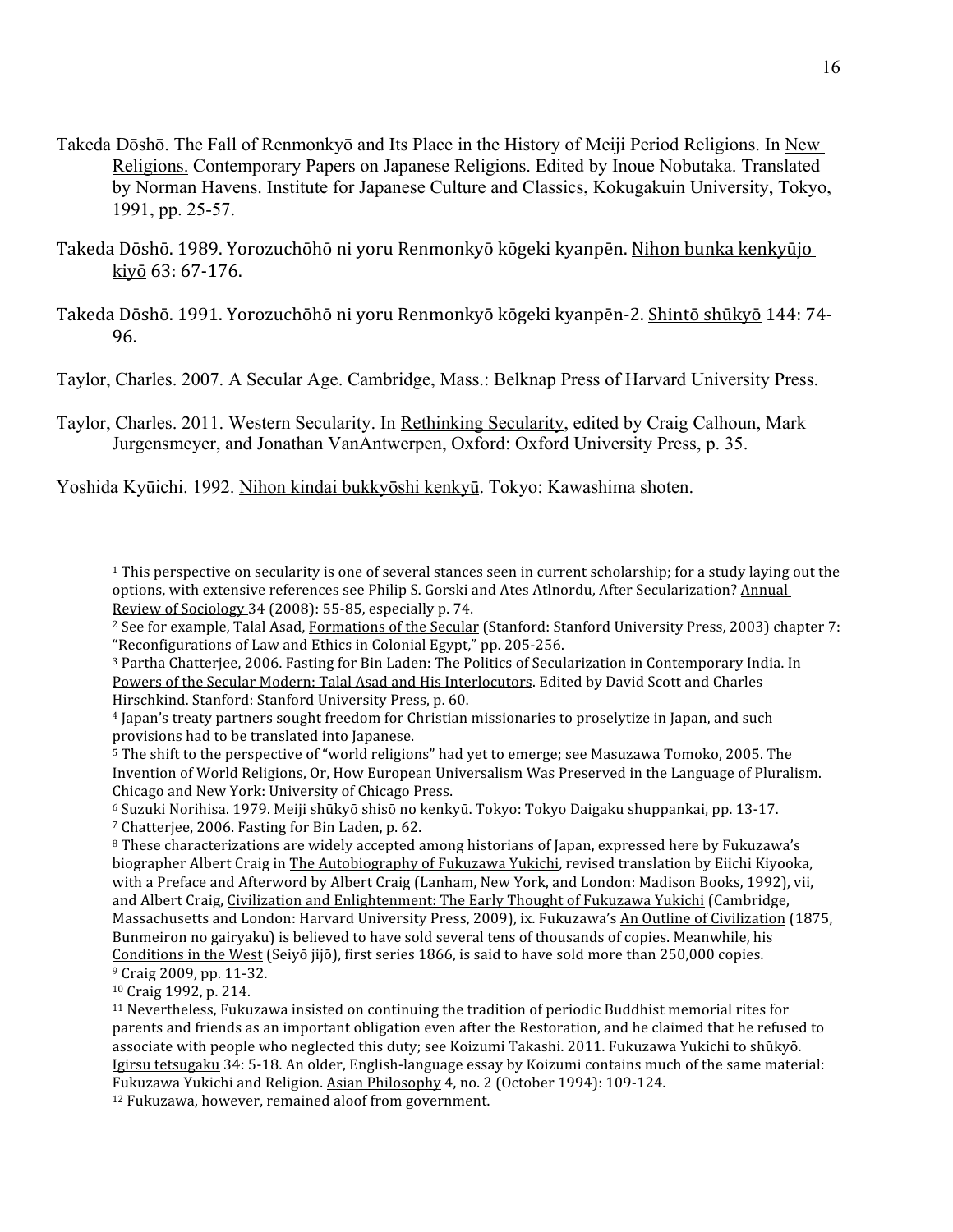$\overline{a}$ 

<sup>15</sup> See for example Nagai Kafū's short story concerning a young newly appointed prefectual governor and his wife that involves their overwhelming joy in attending a Rokumeikan ball, called "Shinnin chiji." The story emphasizes the pathos of the characters' ambition and vanity and ends with their deaths from tuberculosis; See Nagai Kafū, Shinnin chiji, in Kafū zenshū. 29 vols. Tokyo: Iwanami shoten, vol. 2, pp. 173-224. <sup>16</sup> Craig, 2009, p. 103; Koizumi 1994, p. 109. Fukuzawa's attitude to Christianity in particular and religion in general
was
contradictory
and
evolved
over
his
lifetime.
As
a
young
man,
he
expressed
the
loathing
of Christianity that was typical of the elite at the end of the Tokugawa period. According to Koizumi Takashi, however, in lessons he set for his sons in 1871, he wrote that God (which he transliterated as goddo) determines the events of life, and that God must be obeyed (Koizumi, 2011: 7-8). In other contexts, such as his An Encouragement of Learning (1872-76, Gakumon no susume) he referred to "Heaven," as in this famous passage that begins the work: "It is said that heaven does not create one man above or below another man. This means that when men are born from heaven they are all equal." [David A. Dilworth, translator, with Umeyo Hirano, Sophia University Press, 1969, p. 1]. In his translation of Western texts, Fukuzawa sometimes used Heaven as a translation for God. Fukuzawa had a number of friends and acquaintances among Christian missionaries,
and
after
his
son
Ichitarō
expressed
the
desire
to
be
baptized
in
1884,
Fukuzawa's
attitude toward Christianity softened considerably, and he retracted his former opposition to the propagation of Christianity
in
Japan.

<sup>17</sup> Shūkvō mo mata seivōfū ni shitagawazaru o ezu (1883). Fukuzawa Yukichi Zenshū vol. 9, pp. 529-536.

18
Craig,
2009,
p.
109.

19
Craig,
2009,
p.
122.

20
Quoted
in
Craig,
1992,
p.
409.

<sup>21</sup> Fukuzawa Yukichi. 1958-1971. Tokkyō no setsu (1883) In Fukuzawa Yukichi Zenshū vol. 9, p. 294, quoted in
Craig
1992,
p.
411.

<sup>22</sup> Fukuzawa operated a newspaper called <u>Jiji shinpō</u>. He often developed his ideas through serialized editorials and then published a collection of them separately. His views became well known among the educated
class
and
within
the
government.

<sup>23</sup> A comprehensive survey of the thought of early Meiji Japanese secularists would have to include Inoue Kowashi, a highly influential bureaucrat and one of the drafters of the Meiji constitution of 1889. I hope to address
his
position
in
a
separate
essay
at
a
later
date.
The
Meiroku
Society's
journal
submissions
regarding religion have been surveyed in two forthcoming publications by Trent Maxey and Jason Josephson in much greater
detail
than
will
be
possible
in
the
present
essay;
Josephson**,**Jason
Ānanda,
forthcoming
2012.
The Invention of Religion in Japan. University of Chicago Press, chapter 7; Maxey, Trent, forthcoming 2012. The "Greatest
Problem":
Religion
and
State
Formation
in
Meiji
Japan
Cambridge,
Massachusetts:
Harvard University
Press,
pp.
143‐144

<sup>24</sup> Maxey, Trent, forthcoming 2012. The "Greatest Problem": Religion and State Formation in Meiji Japan Cambridge,
Massachusetts:
Harvard
University
Press,
pp.
143‐144.

<sup>25</sup> Braisted, William Reynolds, Assisted by Adachi Yasushi and Kokuchi Yūji. 1976. Meiroku zasshi, Journal of the Japanese Enlightenment. Cambridge, Massachusetts: Harvard University Press, 1976, p.78. <sup>26</sup> Ibid.,
pp.
59‐60.

<sup>27</sup> A small number of nativist (kokugaku) figures, mainly from the faction of Hirata Atsutane, held office in the early Meiji government. Bureaucrats composed an official creed loosely based on Shinto, and authorized Shinto priests to create a network of preachers to spread it to the populace. Because the creed had no basis in popular
religious
life,
however,
and
because
it
was
composed
of
platitudes
about
obeying
authority
and revering the emperor (who previously had played no role in popular religious life), the people found it incomprehensible
and
its
priests
ludicrous.

<sup>28</sup> Fukuzawa Yukichi, Bunmeiron no gairyaku 18th ed. (Tokyo: lwanami Shoten, 1983), p. 195. This passage is also discussed and translated in part in Muraoka Tsunetsugu, Studies in Shinto Thought, translated by Delmer Brown
and
James
Araki
(Tokyo:
Ministry
of
Education,
1964).
p.
210.

<sup>13</sup>Taylor,
A
Secular
Age,
chapters
16‐18.

<sup>&</sup>lt;sup>14</sup> Kawanabe Kyōsai (1831-1889), a woodblock-print artist and painter, turned caricaturist in the Meiji period. He parodied the pretensions of the Westernizing elite by portraying them as pipe-smoking monsters in
top
hats
or
as
monster
school
teachers
drilling
monster
pupils
on
the
alphabet.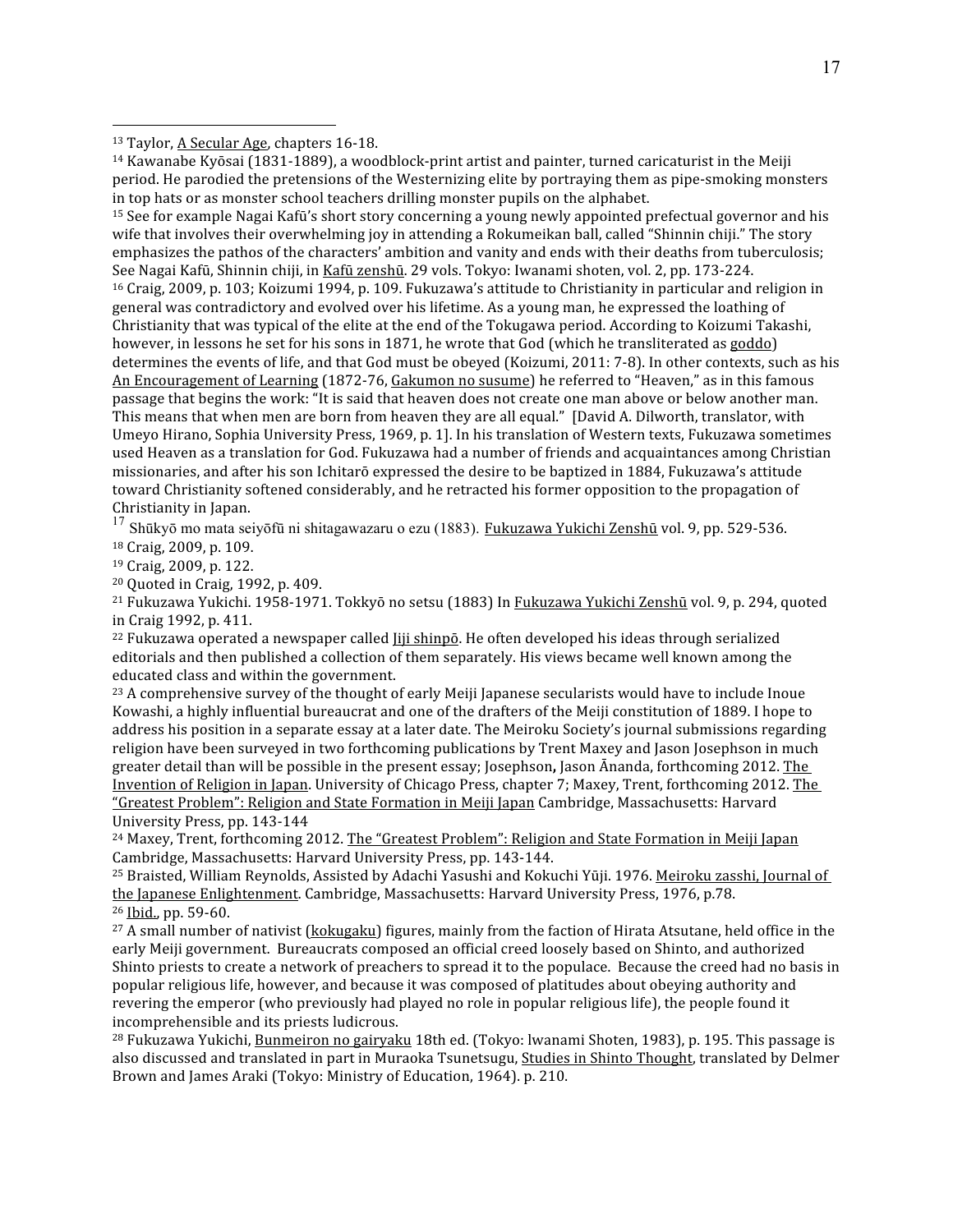<sup>31</sup> Charles Taylor, Western Secularity. 2011. In Rethinking Secularity, edited by Craig Calhoun, Mark Jurgensmeyer, and Jonathan VanAntwerpen, Oxford: Oxford University Press, p. 35.

32
Chatterjee,
2006.
Fasting
for
Bin
Laden,
p.
60.

 $\overline{a}$ 

<sup>33</sup> During the Tokugawa period (1600-1868), the shogunate patronized Buddhism in many ways. It required the
entire
populace
to
affiliate
with
a
Buddhist
temple.
Virtually
no
exceptions
were
made.
Once
a
family became a parishioner of a temple, the affiliation was maintained over future generations, regardless of the personal
beliefs
of
any
of
the
living
members,
even
including
the
priests
of
Shinto.
The
shogunate
enforced these
regulations
through
a
religious
court
presided
over
by
Magistrates
of
Temples
and
Shrines.
Their verdicts constituted cumulative precedents. These courts adjudicated a wide range of matters: disputes of all kinds involving temples and shrines, the behavior of priests, the duties of lay parishioners to maintain the temple in good repair and guarantee the priest's livelihood, temple ownership of land and the division of its produce
between
the
temple
and
its
tenant‐cultivators,
and
a
host
of
other
matters.
The
relation
between Buddhism and the state in the early modern period was very advantageous to Buddhism. Buddhist temples had considerable autonomy in the way they dealt with peasants residing on temple land. The shogunate reiterated its regulations for each Buddhist sect and confirmed each temple's landholding with each new shogun's accession and also frequently made gifts of land to significant temples. The assumption was that the temple would draw its material support from the produce of that land, received as taxes from peasant cultivators.
The
state's
underwriting
and
enforcement
of
internal
sectarian
hierarchies
and
rules
confirmed that
the
relevant
institutional
arrangements
bore
the
imprimatur
of
the
state
and
gave
the
sects
great
power over their clergy. The sects acquired great wealth in many cases, and many temples were rich enough to act as moneylenders. Buddhism acquired a captive audience of parishioners to support it materially and to be indoctrinated in its teachings.

<sup>34</sup> Allan Grapard, Japan's Ignored Cultural Revolution: The Separation of Shintō and Buddhist Divinities in Meiji and a Case Study: Tōnomine. History of Religions 23 (February 1984): 240-265.

<sup>35</sup> Richard Jaffe, Neither Monk Nor Layman: Clerical Marriage in Modern Japanese Buddhism (Princeton and Oxford: Princeton University Press, 2001), p. 58. This figure obscures significant regional differences, so that while some areas strove to wipe out Buddhism, others, where there was less anti-Buddhist or pro-Shinto sentiment, showed a reduction of temples by one-fourth to one-third; see Helen Hardacre, Religion and Society in Nineteenth-Century Japan: A Study of the Southern Kantō Region, Using Late Edo and Early Meiji Gazeteers Michigan Monograph Series in Japanese Studies Number 41 (Ann Arbor: University of Michigan Press),
pp.
153
ff.

<sup>36</sup> The major exception was the Jōdo Shinshū denomination, whose priests had married since the medieval period.

<sup>37</sup> Jason Josephson, When Buddhism Became a "Religion": Religion and Superstition in the Writings of Inoue Enryo Japanese
Journal
of
Religious
Studies 33/1
(2006):
143‐168.

<sup>38</sup> Yoshida Kyūichi. 1992. Nihon kindai bukkyōshi kenkyū. Tokyo: Kawashima shoten, pp. 2-6.

<sup>39</sup> Ikeda Eishun. 1976. Meiji no shin bukkyō undō. Tokyo: Yoshikawa Kōbunkan, pp. 136-156.

<sup>40</sup> Commenting on Meiji Buddhist charity, Winston Davis sees it as a way for Buddhism to ingratiate itself with the government; the interpretation offered here does not necessarily conflict with Davis' view. See Winston Davis. 1989. Buddhism and the Modernization of Japan. History of Religions 28/4: 330-332.

<sup>41</sup> The earliest Morality textbooks were compiled by Motoda Eifu (1818-1891), an influential Confucian advisor to the government, who had also contributed to the drafting of the Imperial Rescript on Education (1890).

<sup>&</sup>lt;sup>29</sup> On the Great Promulgation Campaign, see Hardacre. 1986. Creating Shintō: The Great Promulgation Campaign and the New Religions. <u>Journal of Japanese Studies</u> 12/1: 29-63. Fukuzawa and others no doubt recalled and hoped to avoid repetition of the foreign relations disaster that occurred following the 1868 roundup of some 3,000 "hidden Christians" who had emerged when Catholic missionaries had returned to Japan. Their exile, harsh treatment, and the death of 600 of them had been regarded among Western diplomats
and
in
the
foreign
press
as
spectacular
evidence
of
Japan's
barbarity.

<sup>&</sup>lt;sup>30</sup> The Constitution of the Empire of Japan, 1889; http://www.ndl.go.jp/constitution/e/etc/c02.html, accessed
November
27,
2011.
The
constitution
and
the
Imperial
Rescript
on
Education
(1890)
were
central
to the efforts of elites to mold the populace into loyal subjects of the empire, but spatial limitations make it impossible
to
discuss
them
more
fully
in
this
essay.